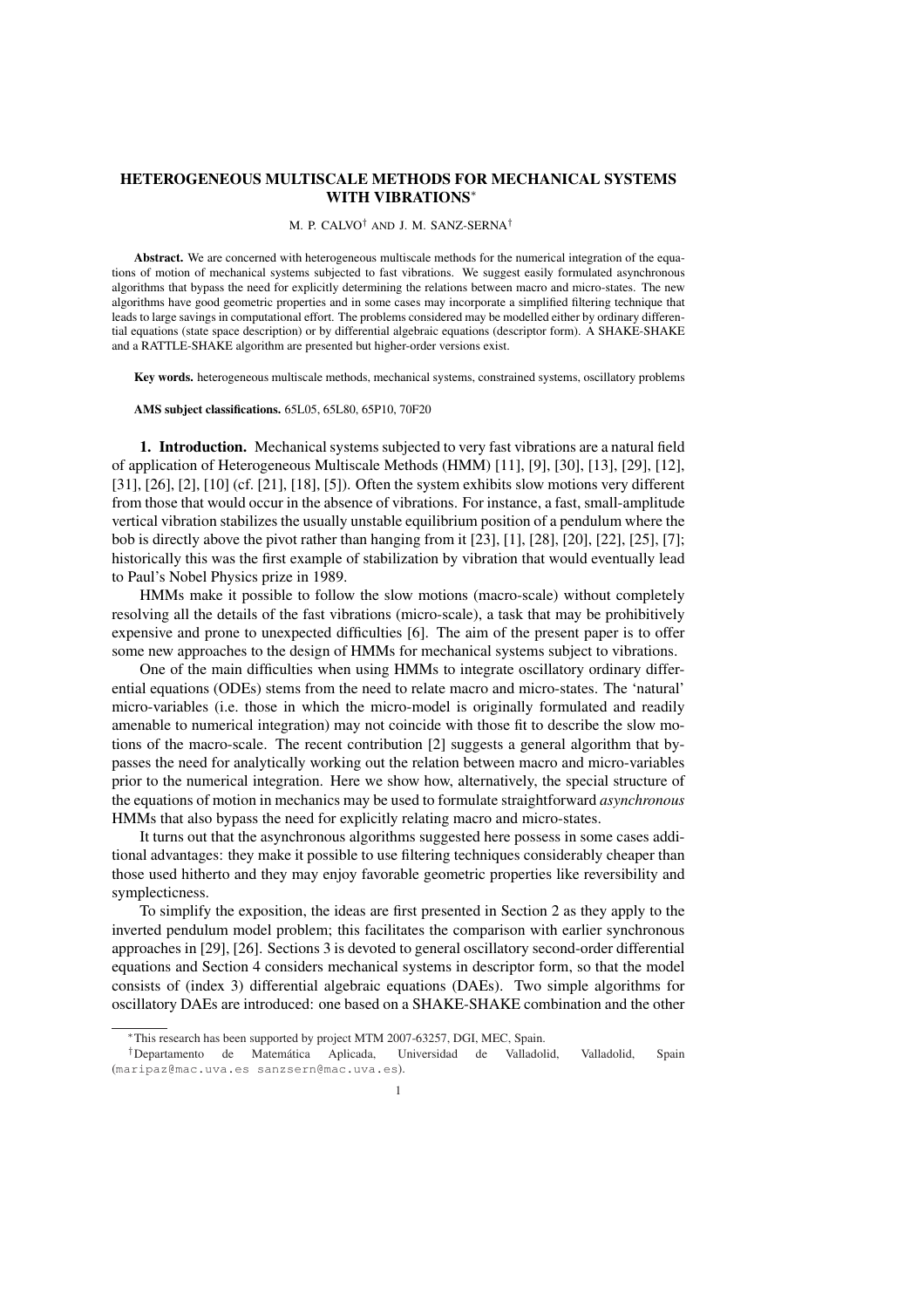on a RATTLE-SHAKE pair. Two analytical appendices may provide additional insights into the issues under discussion.

Our focus in this article is on the design of new algorithms rather than in the corresponding analysis, which, in any case, may be performed by a simple extension of the techniques employed in [26]. Higher-order versions of the algorithms introduced here are possible, see [8].

# 2. The inverted pendulum revisited.

2.1. The differential equation. This subsection is based on [26]; our approach here is informal and the reader is referred to that paper for a rigorous presentation and additional details (see also [20], [29]). We start from the pendulum equation

$$
(2.1) \qquad \qquad \ddot{q} = \ell^{-1} g \sin q,
$$

where q,  $\ell$  and q respectively denote the acceleration of gravity ( $q > 0$ ), the pendulum length and the angle between the *upward* vertical axis and the rod. When the pivot of the pendulum is subjected to a vertical vibratory acceleration  $a(t)$ , the equation of motion becomes

(2.2) 
$$
\ddot{q} = \ell^{-1}(g + a(t))\sin q.
$$

(With our orientation of the vertical axis,  $a(t) > 0$  when the acceleration is upwards.) For simplicity, we assume, until further notice, that  $a(t)$  is sinusoidal

(2.3) 
$$
a(t) = v_{max} \omega \cos(\omega t + \theta_0), \qquad v_{max} > 0,
$$

so that the (vertical) pivot velocity  $v(t)$  and pivot displacement  $s(t)$  are given by

$$
v(t) = v_{max} \sin(\omega t + \theta_0), \qquad s(t) = -\omega^{-1} v_{max} \cos(\omega t + \theta_0).
$$

We are interested in the case where the angular velocity  $\omega$  is large; with respect to this parameter, a, v and s are therefore of sizes  $O(\omega)$ ,  $O(1)$  and  $O(\omega^{-1})$  respectively.

The behaviors of the solutions of (2.1) and (2.2) are widely different; in particular the upward vertical position  $q = 0$  is a stable equilibrium of (2.2). An illustration is provided in Fig. 2.1, that corresponds to the modest value  $\omega = 200$ ; the pendulum is abandoned without initial angular velocity from  $q(0) = 0.5$  and oscillates around the upward vertical equilibrium.

The figure also reveals that the solution  $q(t)$  is the superposition of an *averaged* solution  $Q(t)$ , that varies slowly, and a rapid oscillation with angular frequency  $\omega$  and small,  $O(\omega^{-1})$ , amplitude. More precisely, it turns out [26] that, up to terms of size  $O(\omega^{-2})$ ,

$$
(2.4) \t\t q \approx Q + \ell^{-1} s \sin Q,
$$

where  $Q(t)$  satisfies, except for an  $O(1/\omega)$  remainder,<sup>1</sup> the autonomous,  $\omega$ -independent differential equation

$$
\ddot{Q} = F(Q),
$$

<sup>&</sup>lt;sup>1</sup>Reference [20], where the method of averaging is applied to (2.2), only provides an  $O(\omega^{-1/2})$  bound for the difference between the solution of the averaged equation (2.5) and the non-oscillatory component of q. An  $O(\omega^{-1})$  bound is derived in [26] via modulated Fourier expansions. The standard method of averaging (see e.g. the theorem [3], Section 17A) may also be applied to derive the (optimal)  $O(\omega^{-1})$  estimate; the key point consists in first rewriting (2.2) as a first order system for the *slow* dependent variables q and  $p - \ell^{-1}v(t) \sin q$ . (Reference [20] and several text books miss this point and rewrite (2.2) as a system for q and p. See Appendix A.)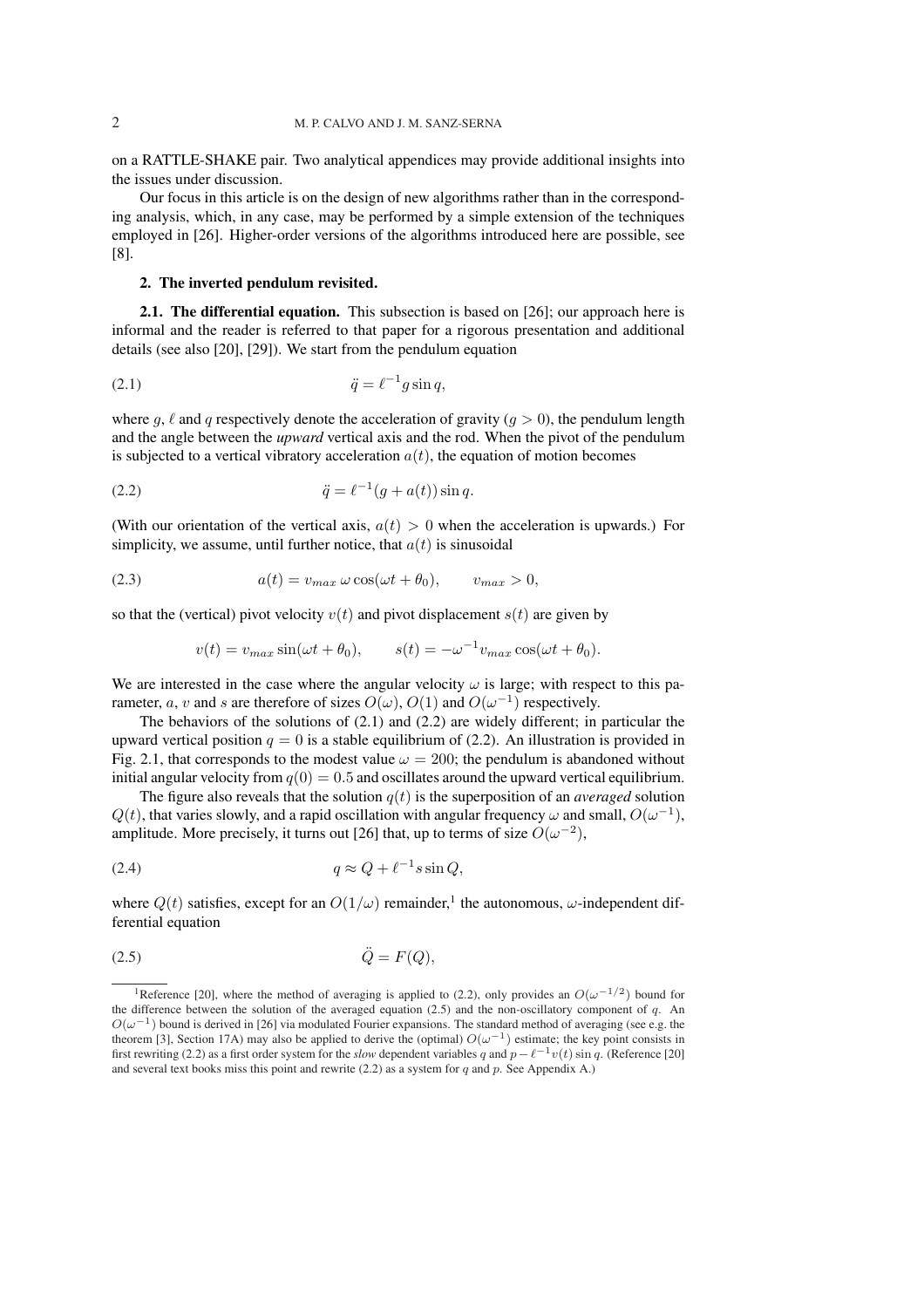

FIG. 2.1. *Behavior of pendulum angle q and angular velocity q for vibratory angular frequency*  $\omega = 200$ 

with

(2.6) 
$$
F(Q) = \left(\frac{g}{\ell} - \frac{v_{max}^2}{2\ell^2} \cos Q\right) \sin Q,
$$

an expression difficult to guess from a mere inspection of (2.2). It is the presence of the term  $-v_{max}^2/(2\ell^2)$ , whose sign opposes that of  $g/\ell$ , that provides the vertical force that, for  $v_{max}$  sufficiently large, stabilizes the equilibrium  $Q = 0$  of (2.5), which in turn implies the stabilization of the equilibrium  $q = 0$  of (2.2).

Turning now the attention to the right half of Fig. 2.1, we see that the difference between the true angular velocity  $p(t) = \dot{q}(t)$  and the angular velocity  $P(t) = Q(t)$  of the averaged motion is *not* small. Indeed differentiation in (2.4) shows that p and P differ by an amount  $(d/dt)\ell^{-1}s\sin Q$ , whose leading,  $O(1)$ , component is  $\ell^{-1}v\sin Q$  (recall that  $s = O(\omega^{-1})$ ). Therefore

$$
(2.7) \t\t\t p \approx P + \ell^{-1} v \sin Q,
$$

where now  $\approx$  denotes equality up to terms of order  $O(\omega^{-1})$ . It is also important to keep in mind that while P is a slow variable with time derivative P of order  $O(1)$  (see (2.5)), the true angular velocity has  $\dot{p} = O(\omega)$  (see (2.2)).

Going a step further, a new differentiation shows that the leading,  $O(\omega)$ , component of the acceleration  $\ddot{q}(t)$  is  $\ell^{-1}a \sin Q$ , a term that when taken to the left-hand side of (2.2) matches, in view of (2.4), the  $O(\omega)$  leading component of the right-hand side. In fact it is by imposing this matching that the form of the relation (2.4) may be found in the first place (see [26] for details, similar material is contained in Appendix B).

We conclude this section by briefly commenting on the derivation of the averaged equation  $(2.5)$ – $(2.6)$ . As we have just pointed out, when  $(2.4)$  is substituted in  $(2.2)$  both sides of the equation agree up to  $O(1)$  terms; these consist of both rapidly oscillatory and slowly varying components. In the left-hand side, the leading term of the slowly varying component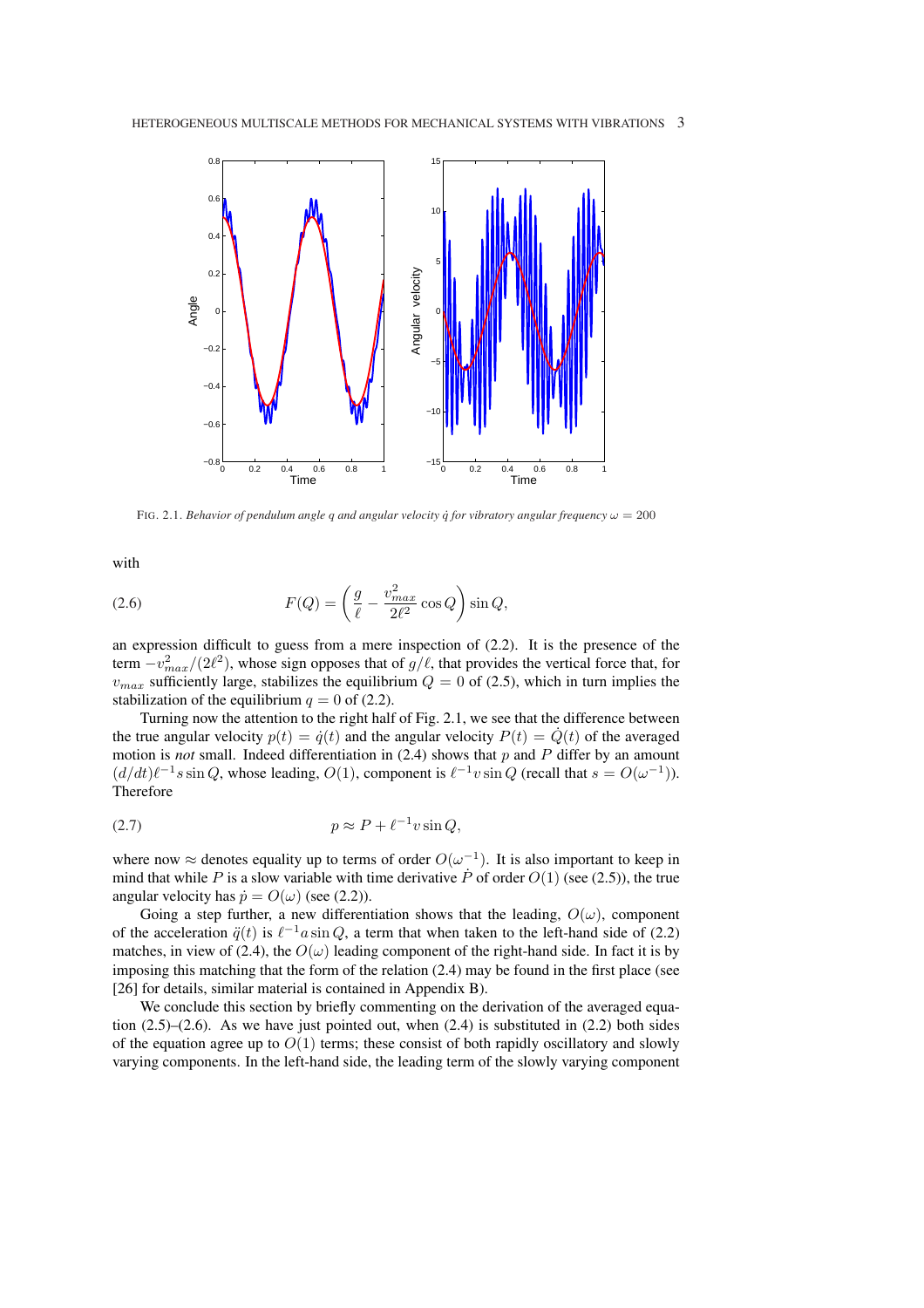is  $\ddot{Q}$  (just differentiate twice in (2.4)). In the right-hand side, in addition to the obvious term  $\ell^{-1}g \sin Q$ , we note that a Taylor expansion yields

$$
(2.8) \quad \ell^{-1}a(t)\sin[Q + \ell^{-1}s(t)\sin Q + \cdots]
$$

$$
\approx \ell^{-1}a(t)\sin Q + \ell^{-2}a(t)s(t)\cos Q\sin Q + \cdots
$$

$$
= \frac{v_{max}\omega}{\ell}\cos\theta(t)\sin Q - \frac{v_{max}^2}{2\ell^2}[1 + \cos 2\theta(t)]\cos Q\sin Q + \cdots;
$$

and (2.6) follows after discarding the terms involving the rapidly varying phase  $\theta(t) = \omega t +$  $\theta_0$ .

2.2. Synchronous HMM. HMMs integrate numerically the averaged equation (2.5) in a time interval  $0 \le t \le T$  without the explicit knowledge of the analytic expression of the force  $F$  in (2.6). A standard numerical method (the macro-solver), with step-size denoted by H, is used; whenever the macro-solver requires a value of F this is found by solving (microintegrating) the given original differential equation (2.2) over a short time-interval of length  $\eta$  and then averaging in time the force values  $\ell^{-1}(g + a(t)) \sin q(t)$ .

Although not required at all to implement the methods, it is useful at this stage to rewrite (2.2) as a three-dimensional, first-order autonomous system

(2.9) 
$$
\dot{p} = f(q, \theta; \omega) = \ell^{-1}(g + a^*(\theta)) \sin q,
$$

$$
\dot{q} = p,
$$

$$
\dot{\theta} = \omega,
$$

by introducing the angular velocity p and the phase  $\theta = \omega t + \theta_0$  as new dependent variables; we have written  $a^*(\theta) = v_{max}\omega \cos \theta$ , so that  $a^*(\theta(t)) = a(t)$ .

An HMM suggested by Sharp, Tsai and Engquist in [29] and analyzed there and in [26] may be described as follows:

# Algorithm 1.

1. *Initial conditions:* Given  $Q_0 = Q(0)$ ,  $P_0 = \dot{Q}(0)$ ,  $t_0 = 0$ , set  $n = 0$ ,  $\hat{P}_0 = P_0$ .

2. *Force estimation:*

(a) *Micro-simulation:*

i. *Initial data:* Set:

(2.10) 
$$
p^{(n)}(t_n) = \hat{P}_n + \ell^{-1} v(t_n) \sin Q_n,
$$

$$
q^{(n)}(t_n) = Q_n,
$$

$$
\theta^{(n)}(t_n) = \omega t_n + \theta_0.
$$

- ii. *Micro-integration*: Find the functions  $p^{(n)}(t)$ ,  $q^{(n)}(t)$ ,  $\theta^{(n)}(t)$  in the window  $t_n - \eta/2 \le t \le t_n + \eta/2$  by integrating the system (2.9).
- (b) *Averaging:* Set

(2.11) 
$$
F_n = \int_{-\eta/2}^{\eta/2} K_\eta(t - t_n) f(q^{(n)}(t), \theta^{(n)}(t); \omega) dt.
$$

3. *Macro-step:* Use the Verlet/leap-frog formulas:

$$
P_{n+1/2} = P_{n-1/2} + HF_n, \quad \left(\text{if } n = 0, P_{1/2} = P_0 + \frac{H}{2}F_0\right)
$$
  

$$
Q_{n+1} = Q_n + HP_{n+1/2}.
$$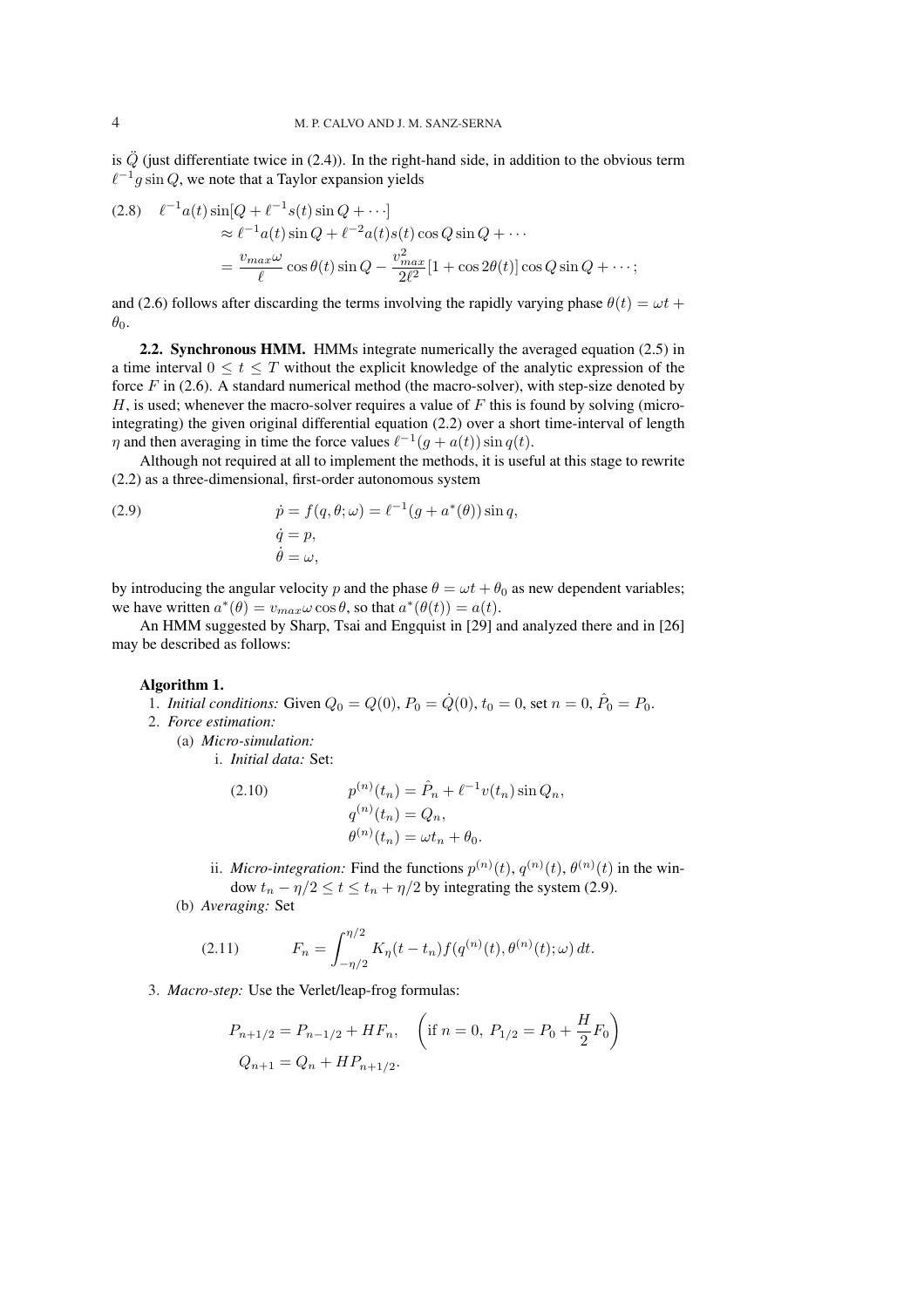

FIG. 2.2. *Schematic description of the relation between macro and micro integration: synchronous algorithm*

4. While  $t_n + H \leq T$ , set  $t_{n+1} = t_n + H$ ,  $\hat{P}_{n+1} = P_{n+1/2} + (H/2)F_n$ ,  $n = n + 1$ and repeat 2. and 3.

Some comments are in order. Of course, the micro-integration in 2. (a) ii. has to be carried out by means of a numerical integrator; the Verlet algorithm with a small step-size h was used for that purpose in [26], but other choices, including higher-order methods, may provide useful alternatives, see [29], [13]. In the averaging formula (2.11),  $K_n$  represents a scaled version

$$
K_{\eta}(\xi) = \frac{2}{\eta} K\left(\frac{\xi}{\eta/2}\right)
$$

of an even,  $K(\xi) = K(-\xi)$ , weight function or kernel K with unit-mass

(2.12) 
$$
\int_{-1}^{1} K(\xi) d\xi = 1.
$$

Again, many choices for K are possible, but the experiments in [26] were limited to the *exponential weight function* (Engquist and Tsai [13])

(2.13) 
$$
K(\xi) = C \exp\left(\frac{5}{\xi^2 - 1}\right), \quad -1 < \xi < 1
$$

(the constant C is chosen to ensure  $(2.12)$ ). Finally, it is clear that the Verlet scheme in step 3. may be replaced by more sophisticated integrators.

The value  $\hat{P}_n$  is an approximation to  $P(t_n)$  used only to initialize the micro-integration at  $t_n$ , see (2.10). The initial value for  $p^{(n)}(t)$  is not simply  $\hat{P}_n$ ; one rather uses the formula (2.7) that relates the values of the variables  $p$  and  $P$  (with a more pictorial language, 'enslaves' the value of p to those of P, Q and  $\theta$ ). As a consequence, if we denote by  $(p(t), q(t), \theta(t))$  the solution of the system (2.9) that corresponds to the initial conditions  $p(0) = P_0 + \ell^{-1}v(0) \sin Q_0$ ,  $q(0) = Q_0$ ,  $\theta(0) = \theta_0$ , then, in each window  $t_n - \eta/2 \le t \le 1$  $t_n + \eta/2$  the functions  $p^{(n)}(t)$ ,  $q^{(n)}(t)$  computed in the micro-integration are approximations to  $p(t)$  and  $q(t)$ . In this way, the algorithm, while approximating explicitly the functions  $P(t)$ ,  $Q(t)$ , implicitly determines approximate values of the fast variable p that incorporates information on the phase of the pivot vibration. We therefore refer to Algorithm 1 as *synchronous* HMM. Asynchronous HMMs, to be considered later, do not provide approximations to any variables that do not vary slowly.

Figure 2.2 (adapted from [2], [13], [29]) illustrates the synchronous approach. The upper and lower time-axes correspond respectively to the macro-integration of the averaged equation and the micro-integration of the original highly-oscillatory system. In the second, numerical work is only performed in small windows of length  $\eta$ .

The original system (2.9) has two characteristic times: the period  $2\pi/\omega$  of the pivot vibration and the  $O(1)$  time-scale  $T_{macro}$  of the evolution of Q (see Fig. 2.1). The algorithm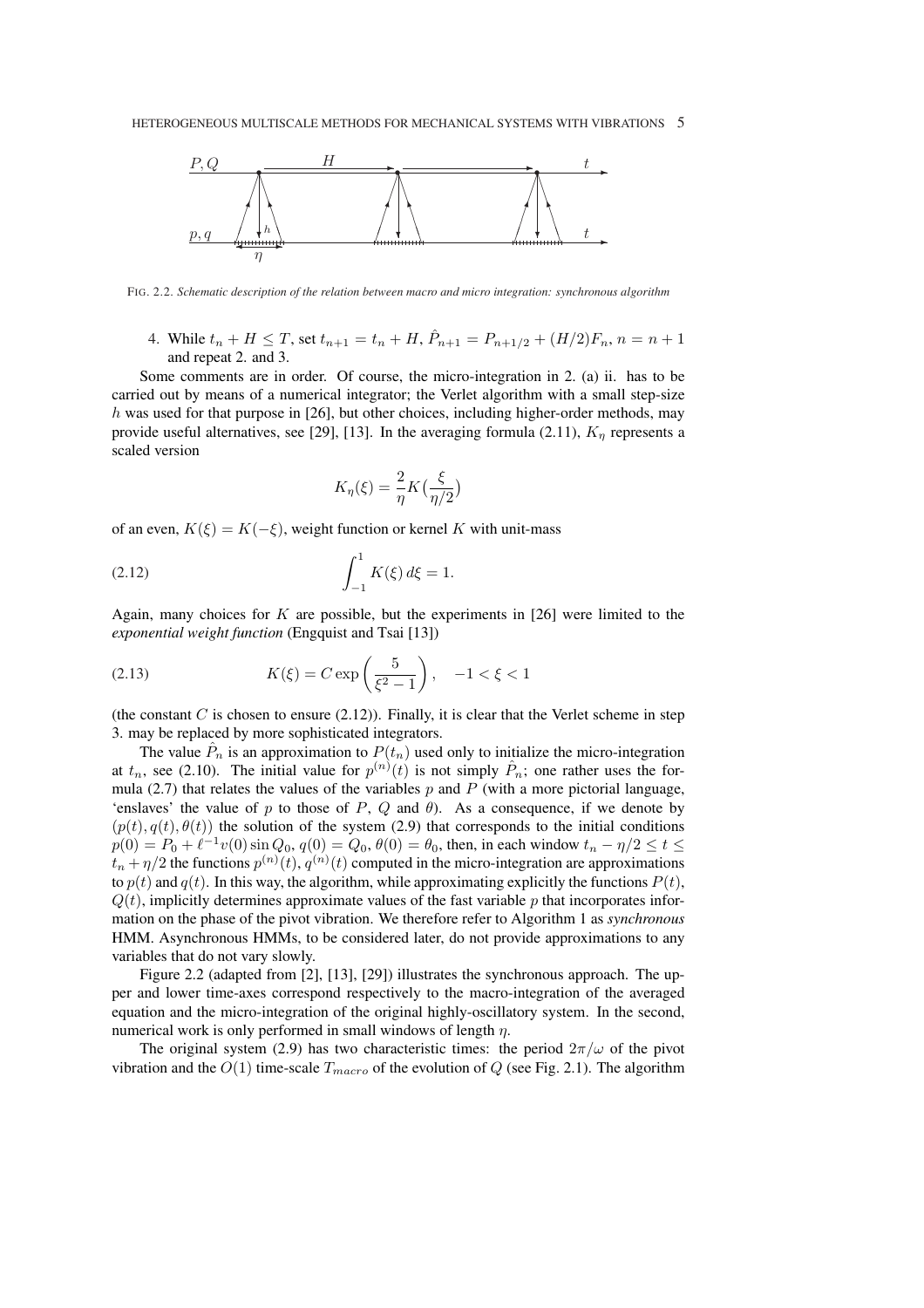#### TABLE 2 1

*Errors in averaged angle* Q *for the inverted pendulum, synchronous algorithm, exponential weight function*

| Н    |            | Averaged        |                 |                 |            |
|------|------------|-----------------|-----------------|-----------------|------------|
|      | Microsteps | $\omega = 10^4$ | $\omega = 10^6$ | $\omega = 10^8$ |            |
| 1/10 | 4.000      | $4.04(-1)$      | $4.08(-1)$      | $4.04(-1)$      | $2.74(-1)$ |
| 1/20 | 16,000     | $1.05(-1)$      | $1.07(-1)$      | $1.08(-1)$      | $7.43(-2)$ |
| 1/40 | 64,000     | $2.51(-2)$      | $2.70(-2)$      | $2.61(-2)$      | $1.90(-2)$ |
| 1/80 | 256,000    | $4.76(-3)$      | $6.72(-3)$      | $6.69(-3)$      | $4.72(-3)$ |

has in turn three parameters that in a dimensional analysis are times: the macro-step-size H, the length  $\eta$  of the time-window for each micro-integration and the micro-step-size h. For the success of the method,  $H$  should be small with respect to  $T_{macro}$ , so as to afford an accurate integration of (2.5). Similarly h should be small with respect to  $2\pi/\omega$  in order to ensure the accuracy of the micro-integrations. Finally,  $\eta$  should be small with respect to  $T_{macro}$  (for large values of  $\eta$  the micro-integrations become expensive) but large with respect to  $2\pi/\omega$  (for small value of  $\eta$  the averaging in (2.11) does not filter out the fast components of  $f(q^{(n)}(t), \theta^{(n)}(t); \omega)$ ). The two conflicting requirements on  $\eta$  cannot be met unless  $\omega \gg 1$ , i.e. the two characteristic times of (2.9) are well separated; this is precisely the kind of situation for which HMMs were conceived; for  $\omega$  of moderate size (2.9) may of course be integrated without difficulty by means of any conventional method. The preceding considerations on the sizes of  $H$ ,  $\eta$ ,  $h$  are rendered mathematically rigorous in the detailed error analysis presented in [29], [26].

We finish this subsection with some representative numerical experiments for Algorithm 1. As in [26], they have  $\ell = 0.2$ m,  $g = 9.8$ ms<sup>-2</sup>,  $v_{max} = 4$ ms<sup>-1</sup>,  $T = 1$ s,  $P(0) = 0$ ,  $Q(0) = 0.5$  and are based on the exponential weight function (2.13) and on the Verlet microintegrator. The simulations have  $\eta = 40 \times 2\pi/\omega$  (each averaging window comprises 40) vibrational periods) and  $h = (2\pi/\omega)(H/T_{macro})$ , where we set  $T_{macro} = 1$ s (for the parameter values and initial conditions that we are using the period of the pendulum oscillations around  $Q = 0$  is  $\approx 0.5$ s, therefore in our simulations there are roughly as many micro-steps in a period of the pivot vibration as macro-steps in a cycle of the pendulum). Table 2.1 shows, for  $\omega = 10^4, 10^6, 10^8$  s<sup>-1</sup>, the maximum over  $0 \le t \le T$  of the difference between the computed value of  $Q$  and the exact solution of the averaged equation  $(2.5)$ . The column labelled 'Averaged' provides, as a reference, the maximum error in  $Q$  when (2.9) is integrated directly with the Verlet scheme with step-lenght  $H$ . The numbers in the table clearly show that, for the range of parameter values under consideration, errors behave as  $O(H^2)$  and are almost independent of  $\omega$ . Note that, for  $\omega = 10^8$ s<sup>-1</sup>, in the integration interval  $0 \le t \le T = 1$ , the pivot of the pendulum completes  $\approx 1.7 \times 10^7$  cycles and it is therefore remarkable that the algorithm is able to produce small errors with relatively modest numbers of micro-steps. At the other extreme of the range of  $\omega$ , for  $\omega = 10^4$ s<sup>-1</sup> and  $H = 1/80$ s the algorithm employs 256,000 micro-steps, when a direct integration of (2.2) by the Verlet method applied with step-length equal to the micro-step h requires only  $\approx 127,000$  steps. Therefore for  $\omega$ smaller than, say,  $10^3$ s<sup>-1</sup> Algorithm 1 loses its appeal. Also note that experiments show that the maximum over  $0 \le t \le T$  of the difference between the solutions of the given (2.2) and its averaged counterpart (2.5) is  $\approx 20\omega^{-1}$ . Therefore for  $\omega = 10^4$ s<sup>-1</sup> or smaller the exact solution of (2.5) is not a sufficiently accurate reference solution to measure errors below, say 10<sup>−</sup><sup>2</sup> , a fact to be kept in mind when analyzing the tables in this section.

2.3. An alternative asynchronous HMM. It may be argued that even though Algorithm 1 succeeds in integrating  $(2.5)$  without having access to the form of the force F in (2.6), its application still demands a preliminary analytical investigation of the problem being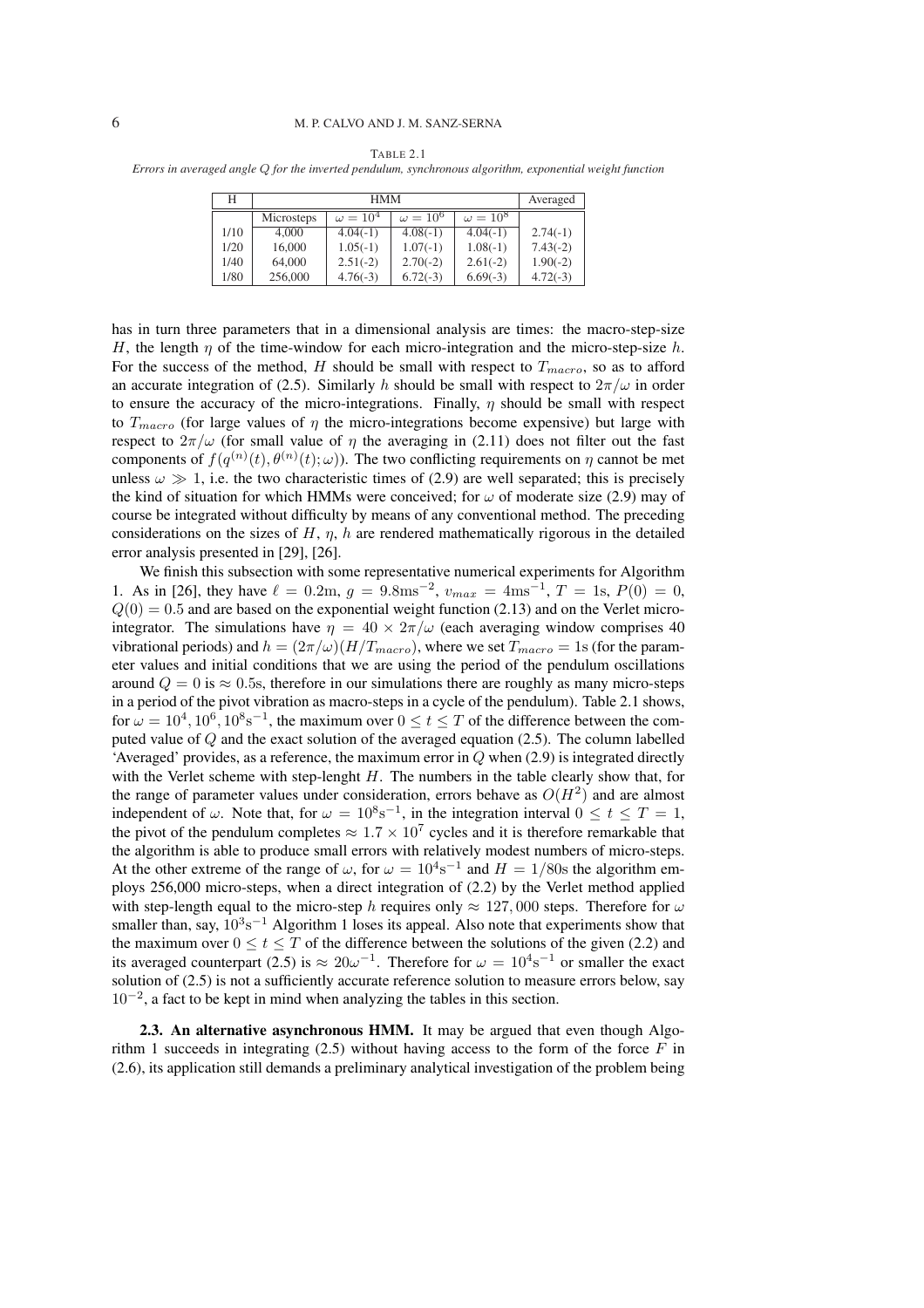solved. In fact, as we pointed out above, formula (2.10) is based on the non-trivial relation (2.7) that links the macro and micro-states.

The need for using formulas like (2.7) in the synchronous approach is perhaps best understood from the point of view of the dynamics of the given equation (2.2) rewritten in the autonomous first-order format (2.9). From the standard theory of averaging [3], it is well known that, locally, the three-dimensional phase space of (2.9) can be seen as a product of a circle (fibre), parameterized by the rapidly changing phase  $\theta$ , and a 'slow' two-dimensional manifold (basis). To describe the macro-dynamics of the system requires to find a parametrization  $(\mu(p, q, \theta), \nu(p, q, \theta))$  of the basis and then determine the evolution in time of the coordinates  $(\mu, \nu)$ . The micro-integrations in Algorithm 1 have necessarily to be carried out in the variables  $(p, q, \theta)$  that feature in the given problem; however the pair of coordinates  $(p, q)$  cannot play the role of  $(\mu, \nu)$  because p does not vary slowly (see Fig. 2.1). As a result, there is a non-trivial relation between the micro-variables  $p$ ,  $q$  and the (slowly varying) variables used by the macro-integrator.

A general algorithm (by no means restricted to the inverted-pendulum and related equations) that bypasses the need for working out analytically the relations between macro and micro-variables has been introduced in [2]. That new algorithm can still be viewed as being synchronous in the sense it relates values of the micro- and macro-variables along the integration.

In this paper we put forward yet another alternative idea to circumvent the shortcomings of Algorithm 1. The rationale behind our suggestion is in complete agreement with the basic philosophy of HMMs as phrased in [10]: apply a numerical solver to the macro-equations and 'estimate the missing macro-scale data using the micro-scale model.'

We are motivated by the observation that sub-step 2. of Algorithm 1 operates as a subroutine to compute  $F_n$ , the approximation to the second time-derivative of  $Q$  to be used by the macro-stepper. However if we believe at all that the averaged angle  $Q$  satisfies a differential equation of the form (2.5) (albeit for an  $F = F(Q)$  whose expression is unknown to the user of the algorithm), we should also believe that the output  $F_n$  of such subroutine is, at least approximately, independent of  $\hat{P}_n$  and of the phase  $\theta(t_n)$ , or in other words that the value of  $F_n$  would not change much if the micro-integration were initialized with  $p = 0$  and  $\theta = 0$ . This leads to the following alternative to Algorithm 1, where the only argument of the 'subroutine' in sub-step 2. is the current value of  $Q_n$  and there is no need to find a prediction  $\hat{P}_n.$ 

### Algorithm 2.

1. *Initial conditions:* Given  $Q_0 = Q(0), P_0 = \dot{Q}(0), t_0 = 0$ , set  $n = 0$ .

2. *Force estimation:*

(a) *Micro-simulation:*

i. *Initial data:* Set:

(2.14) 
$$
p^{(n)}(0) = 0, \quad q^{(n)}(0) = Q_n, \quad \theta^{(n)}(0) = 0.
$$

ii. *Micro-integration*: Find the functions  $p^{(n)}(t)$ ,  $q^{(n)}(t)$ ,  $\theta^{(n)}(t)$  in the window  $-\eta/2 \le t \le \eta/2$  by integrating the system (2.9).

(b) *Averaging:* Set

(2.15) 
$$
F_n = \int_{-\eta/2}^{\eta/2} K_\eta(t) f(q^{(n)}(t), \theta^{(n)}(t); \omega) dt
$$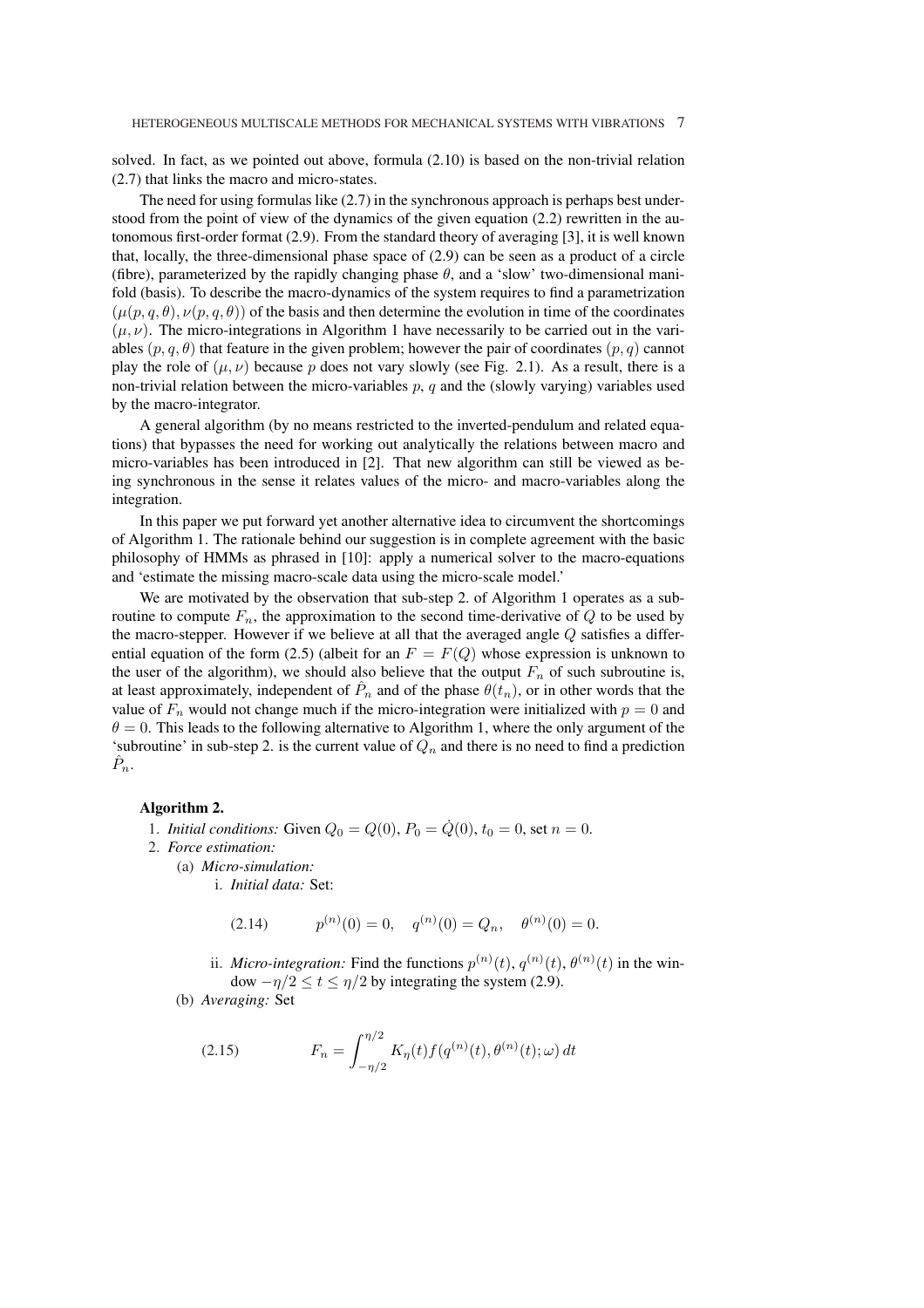

FIG. 2.3. *Schematic description of the relation between macro and micro integration: asynchronous algorithm*

TABLE 2.2 *Errors in averaged angle* Q *for the inverted pendulum, asynchronous algorithm, exponential weight function*

| Н    |            | Averaged        |                 |                 |            |
|------|------------|-----------------|-----------------|-----------------|------------|
|      | Microsteps | $\omega = 10^4$ | $\omega = 10^6$ | $\omega = 10^8$ |            |
| 1/10 | 2.000      | $4.10(-1)$      | $4.08(-1)$      | $4.05(-1)$      | $2.74(-1)$ |
| 1/20 | 8,000      | $1.10(-1)$      | $1.07(-1)$      | $1.05(-1)$      | $7.43(-2)$ |
| 1/40 | 32,000     | $2.95(-2)$      | $2.71(-2)$      | $2.51(-2)$      | $1.90(-2)$ |
| 1/80 | 128,000    | $9.11(-3)$      | $6.74(-3)$      | $4.81(-3)$      | $4.72(-3)$ |

3. *Macro-step:* Use the Verlet/leap-frog formulas:

$$
P_{n+1/2} = P_{n-1/2} + HF_n, \quad \left(\text{if } n = 0, P_{1/2} = P_0 + \frac{H}{2}F_0\right)
$$
  

$$
Q_{n+1} = Q_n + HP_{n+1/2}.
$$

4. While  $t_n + H \leq T$ , set  $t_{n+1} = t_n + H$ ,  $n = n + 1$  and repeat 2. and 3.

Note that, because  $f(q, \theta; \omega)$  is an even function of  $\theta$  and due to the special form of the initial data (2.14), the corresponding solution  $q^{(n)}(t)$  is an *even* function and it is therefore sufficient to compute it in the window  $0 \le t \le \eta/2$ ; this *reduces by half* the computational cost in the micro-integrations. Also in (2.15) the integration interval may be reduced to  $[0, \eta/2]$  by an argument based on symmetry:

$$
F_n = 2 \int_0^{\eta/2} K_\eta(t) f(q^{(n)}(t), \theta^{(n)}(t); \omega) dt.
$$

Figure 2.3 is to be compared to Figure 2.2: in the asynchronous algorithm there is no implied microintegration on  $0 \le t \le T$ . Microintegrations are rather seen as part of a subroutine and always take place starting from  $t = 0$ .

Table 2.2 only differs from Table 2.1 in that now the simpler and cheaper Algorithm 2 is used instead of Algorithm 1. A comparison of both tables reveals that, as predicted by our earlier argument, there is little difference between the accuracy of both algorithms.

**2.4. Simple filtering.** The symmetry implied by the initial data  $(2.14)$  in the asynchronous algorithm may bring in additional benefits. In this subsection we describe a computationally advantageous alternative to the use within Algorithm 2 of the exponential weight function (2.13) or the other kernels presented in [13], Section 2.

The suggested new filtering uses  $\eta = 2\pi/\omega$  (i.e. it makes use of the fact that the period of the fast solutions of (2.2) is exactly known as being determined by the external forcing) and  $K(\xi) = 1/2, -1 < \xi < 1$ . Thus the recipe reads:

(2.16) 
$$
F_n = \frac{\omega}{2\pi} \int_{-\pi/\omega}^{\pi/\omega} f(q^{(n)}(t), \theta^{(n)}(t); \omega) dt
$$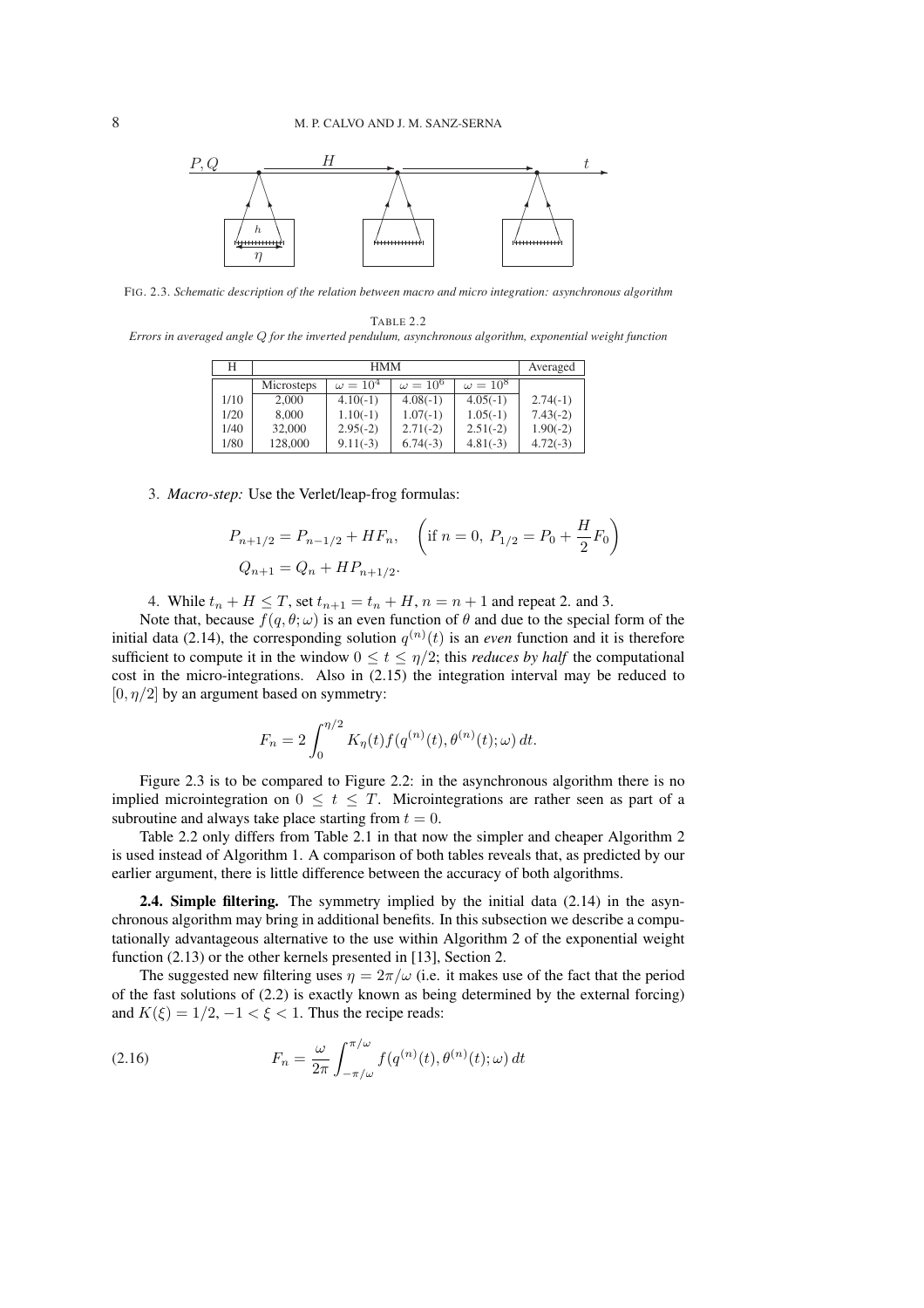TABLE 2.3

*Errors in averaged angle* Q *for the inverted pendulum, asynchronous algorithm, simple filtering*

| Н    |            | Averaged        |                 |                 |                 |            |
|------|------------|-----------------|-----------------|-----------------|-----------------|------------|
|      | Microsteps | $\omega = 10^3$ | $\omega = 10^4$ | $\omega = 10^6$ | $\omega = 10^8$ |            |
| 1/10 | 50         | $3.86(-1)$      | $4.05(-1)$      | $4.07(-1)$      | $4.07(-1)$      | $2.74(-1)$ |
| 1/20 | 200        | $9.11(-2)$      | $1.05(-1)$      | $1.07(-1)$      | $1.07(-1)$      | $7.43(-2)$ |
| 1/40 | 800        | $1.15(-2)$      | $2.55(-2)$      | $2.70(-2)$      | $2.70(-2)$      | $1.90(-2)$ |
| 1/80 | 3.200      | $8.67(-3)$      | $5.20(-3)$      | $6.70(-3)$      | $6.71(-3)$      | $4.72(-3)$ |

$$
= \frac{\omega}{\pi} \int_0^{\pi/\omega} f(q^{(n)}(t), \theta^{(n)}(t); \omega) dt.
$$

In order to see why this succeeds in filtering out the fast oscillations in  $f$  [26], assume that  $f(q^{(n)}(t), \theta^{(n)}(t); \omega)$  is of the form  $\kappa(t)$  cos  $k\omega t$  where  $\kappa$  is slowly varying and even and  $k \neq 0$  is an integer (the simple initial conditions in (2.14) warrant that the forces to be filtered are superpositions of functions of this kind). Two integrations by parts yield:

$$
(2.17) \left| \frac{\omega}{2\pi} \int_{-\pi/\omega}^{\pi/\omega} \kappa(t) \cos k\omega t \, dt \right|
$$
  
=  $\left| -\frac{1}{2\pi k^2 \omega} \int_{-\pi/\omega}^{\pi/\omega} \ddot{\kappa}(t) \cos k\omega t \, dt + \frac{(-1)^k}{k^2 \omega^2} \frac{\dot{\kappa}(\pi/\omega) - \dot{\kappa}(-\pi/\omega)}{2\pi/\omega} \right|$   
 $\leq \frac{1}{k^2 \omega^2} M_2 + \frac{1}{k^2 \omega^2} M_2$ 

( $M_2$  is an upper bound for  $|\ddot{\kappa}|$ ) and thus the filtering procedure divides the size of the fast oscillations in f by a factor  $\omega^2$ . In (2.2) the force to be filtered is itself of order  $O(\omega)$  and (2.16) will reduce it to small size  $O(\omega^{-1})$ . We emphasize that the estimation in (2.17) depends essentially on the fact that the functions being averaged are *even*; a similar computation with  $\kappa(t)$  sin  $k\omega t$  in lieu of  $\kappa(t)$  cos  $k\omega t$  would show a division of the size of the oscillations by an insufficient factor  $\omega$  rather than  $\omega^2$ .

Table 2.3 differs from Table 2.2 in that averaging with the exponential kernel has been replaced by the simple filtering in (2.16). Note the enormous computational savings afforded by the new filtering. With these savings, Algorithm 2 is competitive with a direct integration of (2.2) even for relatively small values of  $\omega$ ; for this reason we have included in Table 2.3 an extra column corresponding to  $\omega = 10^3 s^{-1}$ .

2.5. Symplecticness. For convenience in the presentation, the Verlet macro-integrator in Algorithms 1 and 2 has been expressed in its leap-frog version, where  $Q(t)$  is approximated at step-points  $t_n$  and  $P(t)$  is approximated at half-step points  $t_n + H/2$ . Of course the Verlet equations may be rewritten in the one-step format

$$
P_{n+1/2} = P_n + (H/2)F_n,
$$
  
\n
$$
Q_{n+1} = Q_n + HP_{n+1/2},
$$
  
\n
$$
P_{n+1} = P_{n+1/2} + (H/2)F_{n+1},
$$

that defines a mapping  $(P_n, Q_n) \mapsto (P_{n+1}, Q_{n+1})$  in phase space. With the micro-integration initial conditions (2.14),  $F_n$  is a function of  $Q_n$  and it follows easily that, for Algorithm 2, the one-step mapping is reversible and symplectic [27], [15], [19]. (Mollified impulse methods [14], [24] provide another instance where reversibility and symplecticness are achieved by initializing all auxiliary integrations with velocity 0.)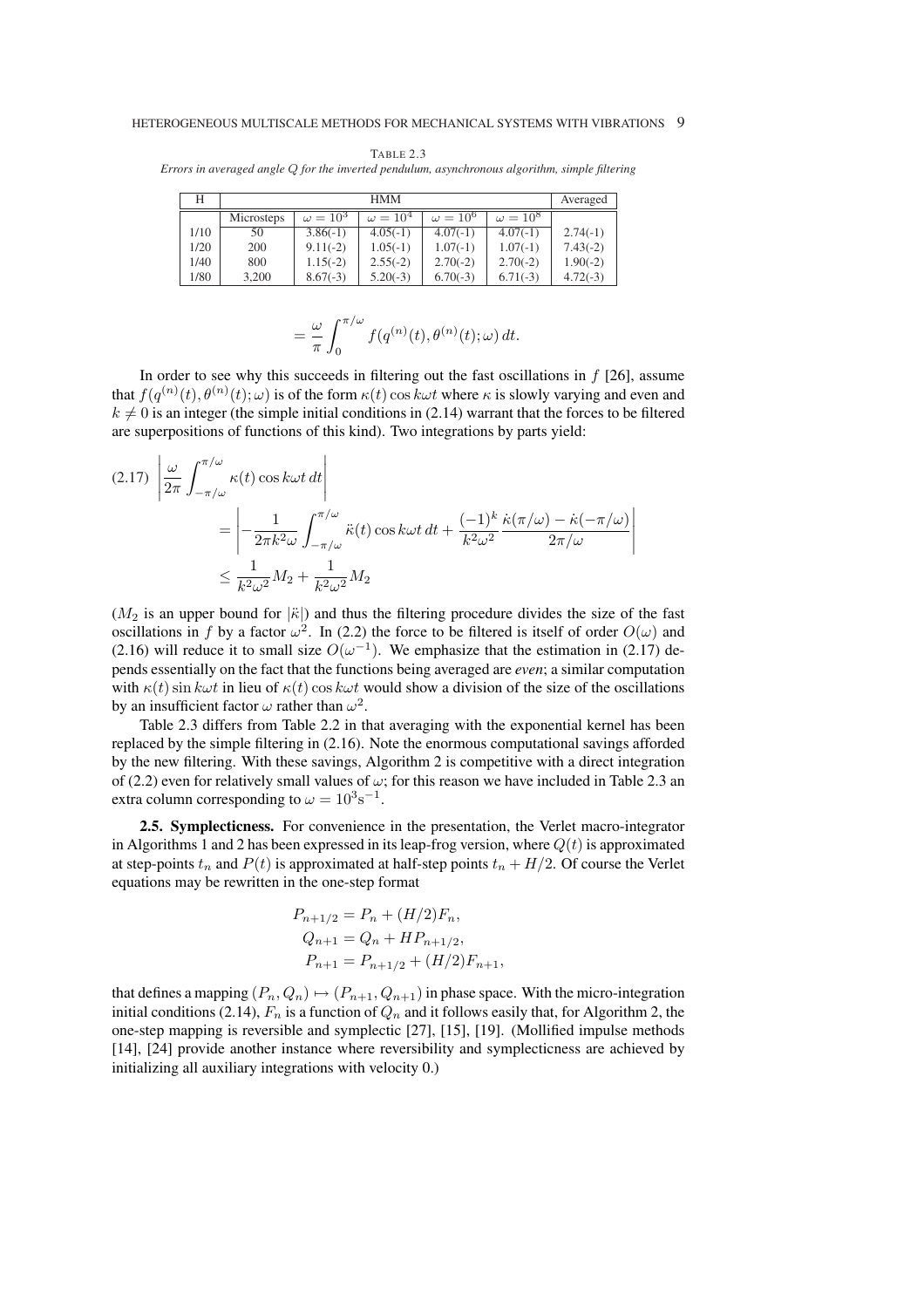Algorithm 1 is neither symplectic nor reversible; however, as we have seen in the numerical experiments, it may be seen as a perturbation of the symplectic, reversible Algorithm 2.

3. Second order differential equations. The ideas presented in the preceding section are of course not limited to the simple pendulum. In the present section we consider extensions to more general systems of second-order ODEs.

3.1. Systems with fast, large forcing. We first consider nonlinear systems of the form

$$
(3.1) \t\t\t M\ddot{\mathbf{x}} = \mathbf{f}(\mathbf{x}, \theta; \omega),
$$

where x is a d-dimensional real vector of positions,  $M$  a constant, positive-definite mass matrix,  $\omega \gg 1$ ,  $\theta = \omega t + \theta_0$ , and, for each fixed  $\theta$  and  $\omega$ , the force f is a  $2\pi$ -periodic function of the phase  $\theta$ <sup>2</sup>. It is further assumed that f may be written in the form

(3.2) 
$$
\mathbf{f}(\mathbf{x},\theta;\omega)=\omega\mathbf{f}_1(\mathbf{x},\theta)+\mathbf{f}_0(\mathbf{x},\theta)+\mathbf{f}_r(\mathbf{x},\theta;\omega),
$$

where  $f_1$ ,  $f_0$  and  $f_r$  are  $2\pi$ -periodic in  $\theta$  and  $f_r$  represents a small remainder  $|f_r| = O(1/\omega)$ . In order that the  $O(\omega)$  force f does not induce large,  $O(\omega)$  velocities in the system, we assume that the leading term  $f_1$  averages to 0, i.e.

(3.3) 
$$
\langle \mathbf{f}_1 \rangle = \frac{1}{2\pi} \int_0^{2\pi} \mathbf{f}_1(\mathbf{x}, \theta) d\theta = \mathbf{0}.
$$

Thus f represents a large, highly oscillatory force as those found when stabilizing by vibration.

Under these hypotheses, the solutions of  $(3.1)$  possess an structure  $(cf. (2.4))$ 

$$
\mathbf{x} = \mathbf{X} + \Delta + O(1/\omega^2),
$$

where **X** obeys, up to an  $O(1/\omega)$  residual, an autonomous,  $\omega$ -independent averaged equation

$$
(3.5) \t\t\t M\ddot{\mathbf{X}} = \mathbf{F}(\mathbf{X})
$$

and  $\Delta = O(1/\omega)$ . More precisely, (3.3) implies that there is a unique function s(x,  $\theta$ ),  $2\pi$ -periodic in  $\theta$ , that satisfies

$$
\langle {\bf s} \rangle = {\bf 0}, \qquad \frac{\partial^2}{\partial \theta^2} {\bf s}({\bf x}, \theta) = {\bf f}_1({\bf x}, \theta)
$$

and, then,

(3.6) 
$$
\Delta = \frac{1}{\omega} M^{-1} \mathbf{s}(\mathbf{X}, \theta)
$$

while (3.5) takes the form

(3.7) 
$$
M\ddot{\mathbf{X}} = \langle \mathbf{f}'_1(\mathbf{X}, \theta) M^{-1} \mathbf{s}(\mathbf{X}, \theta) \rangle + \langle \mathbf{f}_0(\mathbf{X}, \theta) \rangle,
$$

where  $f'_1(X, \theta) = \partial f_1 / \partial X$  is the  $d \times d$ -Jacobian matrix of  $f_1$  with respect to X. These formulae generalize  $(2.4)$  and  $(2.5)$ – $(2.6)$  and may be obtained by following the arguments

<sup>&</sup>lt;sup>2</sup>A more general case  $f(x, \theta_1, \ldots, \theta_k; \omega)$ , with  $\theta_i = \alpha_i \omega t + \theta_{i0}$  may also be catered for with small adjustments.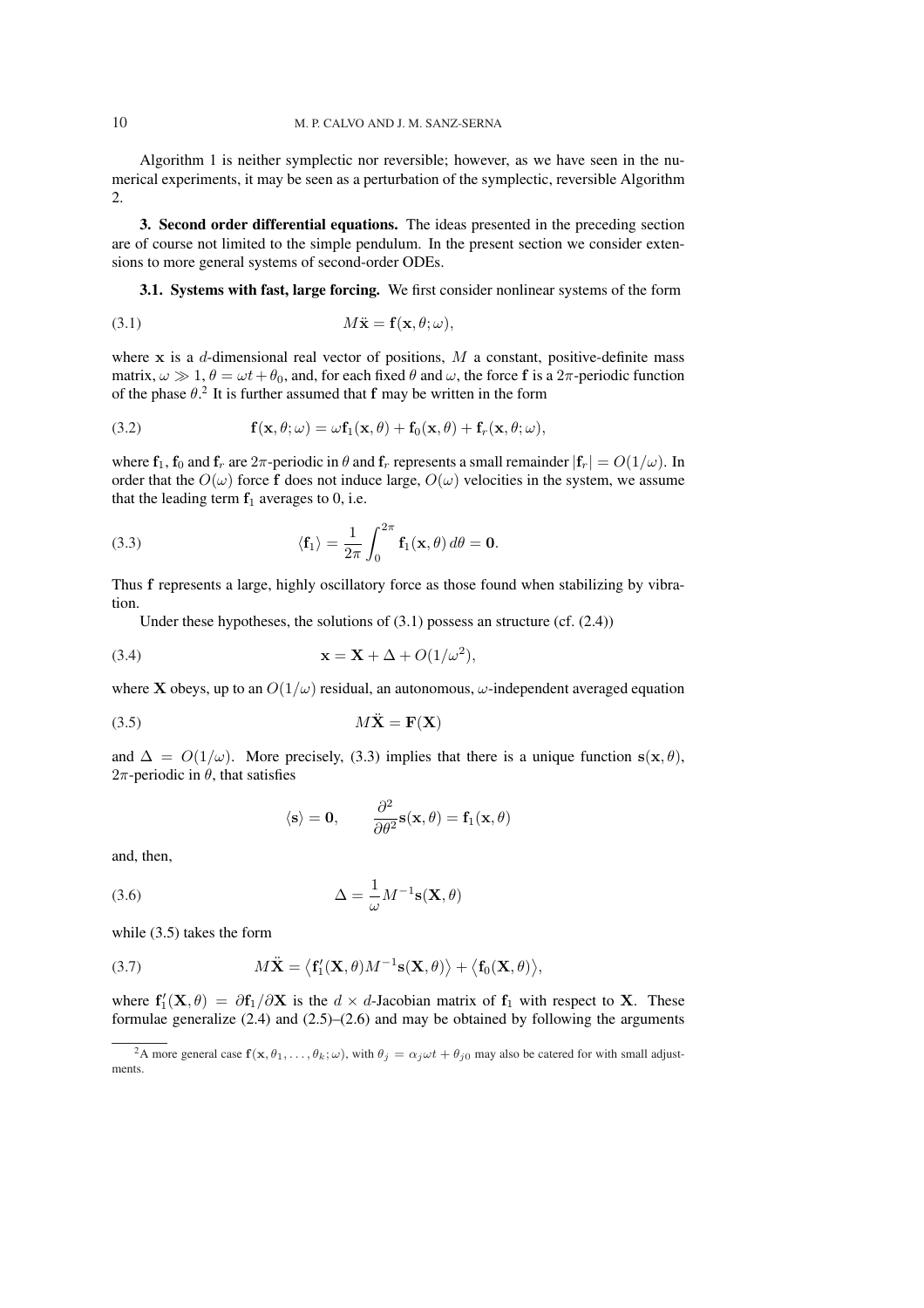used in Section 2.1. (In fact a derivation of a result even more general than  $(3.4)$ – $(3.7)$  is contained in Appendix B.) If  $f_1 \equiv 0$ , then we have that  $F = \langle f_0 \rangle$ , a well-known fact from the theory of averaging. On the other hand, when  $f = O(\omega)$  (the situation that arises when stabilizing by vibration) the structure of the right hand-side of (3.7) is substantially more complicated.

HMMs bypass the need for determining analytically the expression for F. Algorithm 1 from Section 2.2 is easily adapted to the present more general situation. It requires explicit use of the relation (cf. (2.7))

(3.8) 
$$
\mathbf{v} = \mathbf{V} + M^{-1} \frac{\partial}{\partial \theta} \mathbf{s}(\mathbf{X}, \theta) + O(\frac{1}{\omega})
$$

that, according to (3.4) and (3.6), exists between the velocities  $v = \dot{x}$  and  $V = \dot{X}$ . The asynchronous Algorithm 2 is also easily adapted to the case at hand and does not require the knowledge of (3.8). Under supplementary hypotheses on (3.1), Algorithm 2 possesses additional advantages:

- If  $f(x, \theta; \omega)$  is the gradient of a scalar potential, so that (3.1) is a Hamiltonian problem, then Algorithm 2 is symplectic, because  $\bf{F}$  is numerically evaluated by averaging forces that are gradients of scalar potentials.
- If  $f(x, \theta; \omega)$  is an even function of  $\theta$ , then the micro-solutions will also be even and it is enough to perform the micro-integrations in the window  $0 \le t \le \eta/2$ . In this case, the cost of Algorithm 2 is a half of that of Algorithm 1.
- If  $f(x, \theta; \omega)$  is an even function of  $\theta$  then it is possible to use the simple filtering technique in (2.16) which significantly reduces the length of the micro-integration windows.

3.2. Further extensions. More generally the ideas in Section 2 may be applied in situations where the solutions of a system

$$
M\ddot{\mathbf{x}} = \mathbf{f}(\mathbf{x}, t; \omega), \qquad \omega \gg 1,
$$

or

$$
M\ddot{\mathbf{x}} = \mathbf{f}(\mathbf{x}; \omega), \qquad \omega \gg 1,
$$

may be written as in (3.4) where  $\Delta$  is  $O(1/\omega)$  and oscillates with a frequency or frequencies that are  $O(\omega)$  and **X** satisfies, except for an  $O(1/\omega)$  residual, an averaged equation of the form (3.5). In such situations  $\dot{\mathbf{X}}$  is  $O(1)$  away from  $\dot{\mathbf{x}}$  and the use of synchronous HMM that pass to the micro-integrator the value of  $\dot{\mathbf{X}}$  requires the knowledge of a formula that computes x as a function of X with small,  $O(1/\omega)$  errors. Asynchronous algorithms, that start the micro-integrations from  $\dot{\mathbf{x}} = \mathbf{0}$  do not require such a knowledge. Note however that the use of the simple filtering technique within asynchronous algorithms requires that the fast oscillations in ∆ are periodic with a known value of the period. If the solution is not periodic or the period is unknown one has to revert to employing filters like (2.13).

# 4. Constrained systems.

4.1. Problem specification. We now study extensions of the family of problems (3.1) that include algebraic constraints. More specifically we move to the consideration of DAEs that describe (constrained) mechanical systems subjected to vibrations and study a general problem of the form

(4.1) 
$$
M\ddot{\mathbf{x}} = \mathbf{f}(\mathbf{x}, \theta; \omega) + \mathbf{g}'(\mathbf{x})^T \lambda,
$$

$$
g(\mathbf{x}) = \mathbf{0}.
$$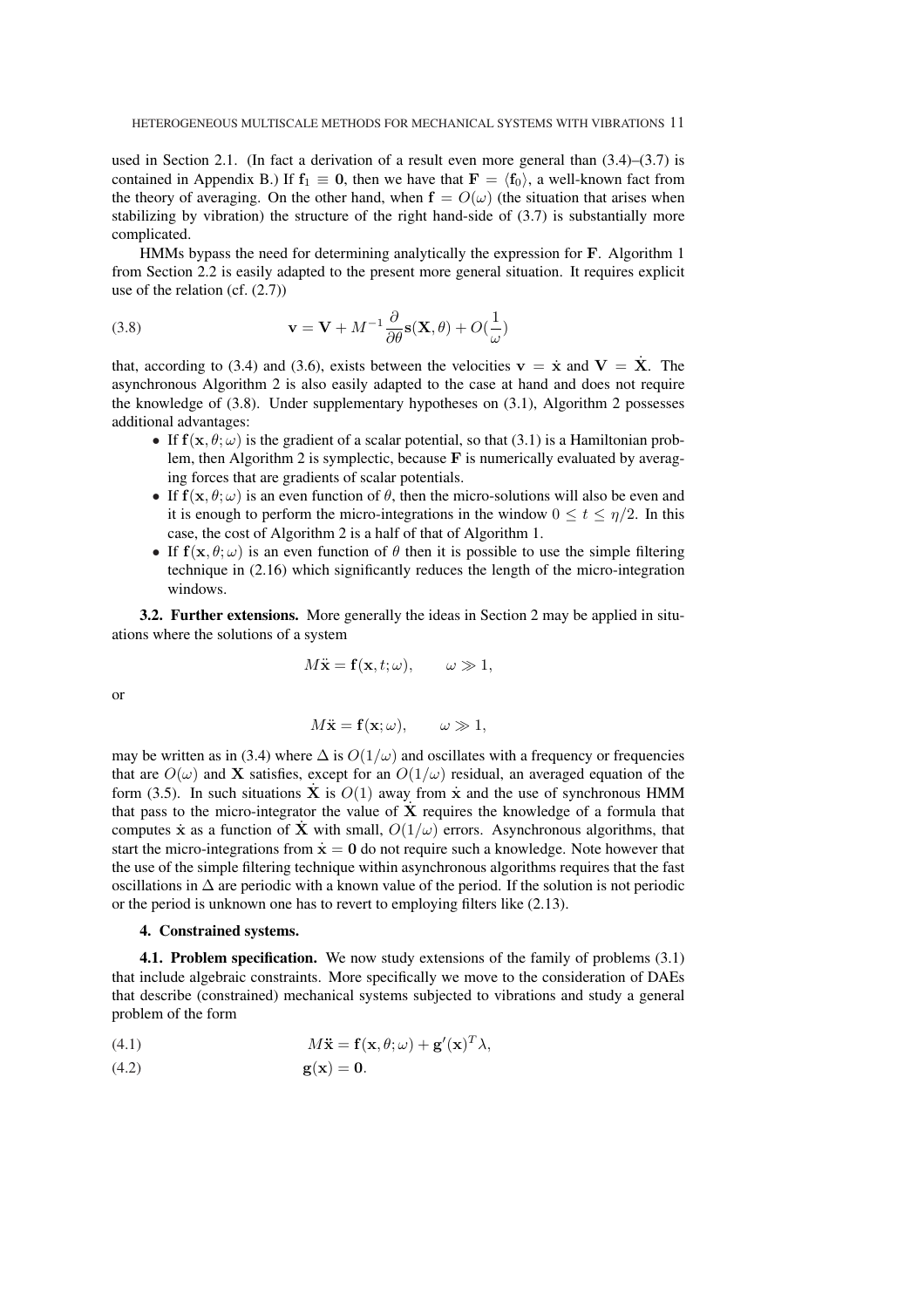Here  $f(x, \theta; \omega)$  represents the active forces and is subjected to the hypotheses considered in Section 3.1. The equations (4.2) provide  $d' < d$  scalar constraints, so that the term  $\mathbf{g}'(\mathbf{x})^T \lambda$ , with  $g' = \frac{\partial g}{\partial x}$ , corresponds to the forces exerted by the constraints. Thus (4.1)–(4.2) provide  $d + d'$  DAEs for the d components of  $\mathbf{x}(t)$  and the d' components of the vector  $\lambda(t)$ of Lagrange multipliers. The constraints are assumed to be independent in the sense that, at each x, the  $d' \times d'$  matrix  $\mathbf{g}'(\mathbf{x})M^{-1}\mathbf{g}'(\mathbf{x})^T$  is invertible; then the index of (4.1)–(4.2) is three [16], [4].

A first example of problems of the format  $(4.1)$ – $(4.2)$  is provided by the simple vibrated pendulum when the equations of motion are expressed in cartesian coordinates  $(x, y)$ , as distinct to being written in the form  $(2.2)$  based on the Lagrangian coordinate (angle) q. In more general terms, (4.1)–(4.2) casts the mechanical system in *descriptor form*, as distinct from a *state space* formulation based on a set of  $d - d'$  independent coordinates. In realistic problems, state space descriptions may not be easily available; they are also likely to lead to systems of ODEs that, being of non-separated format, cannot be integrated by the Verlet and other simple integrators.

The equations for the vibrated double pendulum in cartesian coordinates

(4.3) 
$$
m_1 \ddot{x}_1 = +2x_1\lambda_1 + 2(x_1 - x_2)\lambda_2, \n m_1 \ddot{y}_1 = -m_1 a(t) - m_1 g + 2y_1\lambda_1 + 2(y_1 - y_2)\lambda_2, \n m_2 \ddot{x}_2 = +2(x_2 - x_1)\lambda_2, \n m_2 \ddot{y}_2 = -m_2 a(t) - m_2 g + 2(y_2 - y_1)\lambda_2,
$$

with the constraints

$$
x_1^2 + y_1^2 - \ell_1^2 = 0, \qquad (x_2 - x_1)^2 + (y_2 - y_1)^2 - \ell_2^2 = 0
$$

also fit into the general format (4.1)–(4.2). The Lagrange multipliers  $\lambda_1$  and  $\lambda_2$  measure the tensions in the rods that maintain constant the distances between the first mass and the origin and between both masses and  $a(t)$  is the acceleration of the vibrated origin with respect to the laboratory.

4.2. A SHAKE-SHAKE asynchronous algorithm. In Appendix B it is shown that there exists an averaged system of the form

(4.4) 
$$
M\ddot{\mathbf{X}} = \mathbf{F}(\mathbf{X}) + \mathbf{g}'(\mathbf{X})^T \mathbf{\Lambda},
$$

$$
g(X) = 0
$$

(note that the active forces F are independent of the value of the velocity  $V = X$  of the averaged motion). Unfortunately the analytic expression of  $\bf{F}$  is extremely complicated and we suggest to integrate (4.4)–(4.5) by an asynchronous algorithm that does not require the knowledge of such expression. The suggested algorithm is very similar to Algorithm 2 in Subsection 2.3. Since we now have to deal with a constrained macro-equation, we replace the Verlet method used in there at step 3. by the SHAKE integrator (written in position-velocity form [19]):

$$
M\mathbf{V}_{n+1/2} = M\mathbf{V}_{n-1/2} + H\mathbf{F}_n + H\mathbf{g}'(\mathbf{X}_n)^T \mathbf{\Lambda}_n,
$$
  

$$
\mathbf{X}_{n+1} = \mathbf{X}_n + H\mathbf{V}_{n+1/2},
$$
  

$$
\mathbf{g}(\mathbf{X}_{n+1}) = \mathbf{0};
$$

the macro-integration starts from given initial data  $\mathbf{X}_0$  (with  $\mathbf{g}(\mathbf{X}_0) = \mathbf{0}$ ) and  $\mathbf{V}_0$  at  $t_0 = 0$ and the missing value  $V_{1/2}$  is defined by the relation

$$
M\mathbf{V}_{1/2} = M\mathbf{V}_0 + \frac{H}{2}\mathbf{F}_0 + \frac{H}{2}\mathbf{g}'(\mathbf{X}_0)^T\mathbf{\Lambda}_0.
$$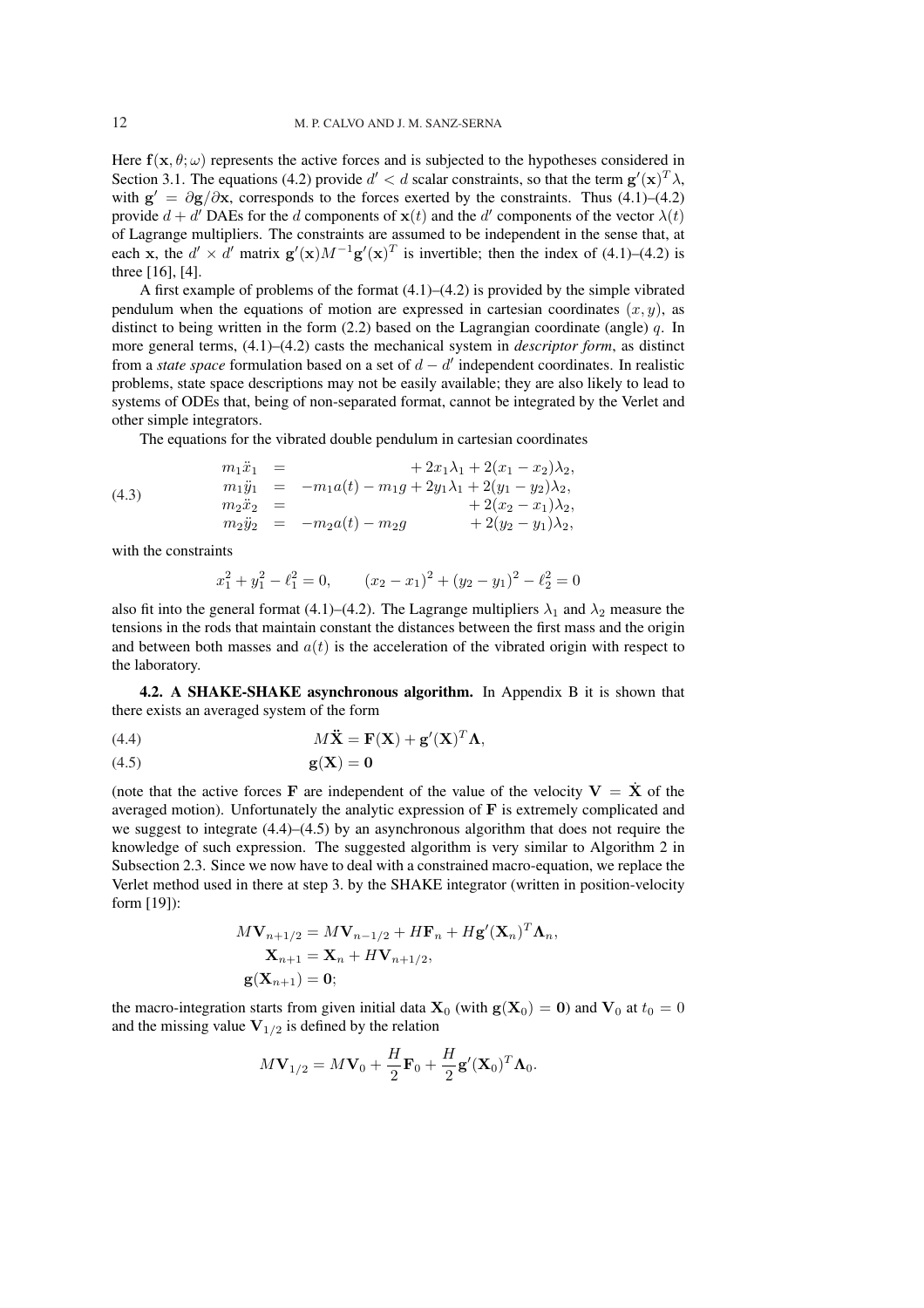

FIG. 4.1. *Double pendulum in descriptor form: left* H = 1/80s*, right* H = 1/160s*. The subplots show the time-evolution of the angle*  $q_1$  *between the first pendulum rod and the vertical, the angle*  $q_2$  *between both rods, and the Lagrange multipliers*  $\Lambda_1$ ,  $\Lambda_2$ 

The evaluation of  $\mathbf{F}_n$  at each macro-step is performed with the help of a micro-integration of (4.1)–(4.2) in the window  $-\eta/2 \le t \le \eta/2$  (or in  $0 \le t \le \eta/2$  if f is an even function of θ). The initial data for the micro-integration are (cf. (2.14))

$$
\mathbf{v}_0^{(n)} = \mathbf{0}, \quad \mathbf{x}_0^{(n)} = \mathbf{X}_n, \quad \theta_0^{(n)} = 0
$$

and again SHAKE in position-velocity form is used as a time-stepper:

$$
M\mathbf{v}_{k+1/2}^{(n)} = M\mathbf{v}_{k-1/2}^{(n)} + h\mathbf{f}(\mathbf{x}_k^{(n)}, \theta_k^{(n)}; \omega) + h\mathbf{g}'(\mathbf{x}_k^{(n)})^T \lambda_k^{(n)},
$$
  
\n
$$
\mathbf{x}_{k+1}^{(n)} = \mathbf{x}_k^{(n)} + h\mathbf{v}_{k+1/2}^{(n)},
$$
  
\n
$$
\mathbf{g}(\mathbf{x}_{k+1}^{(n)}) = \mathbf{0},
$$
  
\n
$$
\theta_{k+1}^{(n)} = \theta_k^{(n)} + \omega h.
$$

For the missing starting velocities the formula

$$
M\mathbf{v}_{\pm 1/2}^{(n)} = M\mathbf{v}_0^{(n)} \pm \frac{h}{2}\mathbf{f}(\mathbf{x}_0^{(n)}, 0; \omega) \pm \frac{h}{2}\mathbf{g}'(\mathbf{x}_0^{(n)})^T\lambda_0^{(n)}
$$

is used.

Along each micro-integration the values of the total (active plus constraint) force

$$
\mathbf{f}(\mathbf{x}_k^{(n)}, \theta_k^{(n)}; \omega) + \mathbf{g}'(\mathbf{x}_k^{(n)})^T \lambda_k^{(n)},
$$

are stored and  $\mathbf{F}_n$  is obtained by filtering these micro-forces as in (2.15) or (2.16).

We have used this SHAKE-SHAKE algorithm (with the simple filtering  $(2.16)$ ) to integrate the double pendulum equations (4.3). The masses are  $m_1 = 0.01 \text{kg}$  and  $m_2 = 0.005 \text{kg}$ , respectively, and the length of the rods  $\ell_1 = 0.2$ m and  $\ell_2 = 0.1$ m. As in the inverted pendulum experiments in Section 2,  $g = 9.8$ ms<sup>-2</sup>,  $T = 1$ s and the acceleration a is given by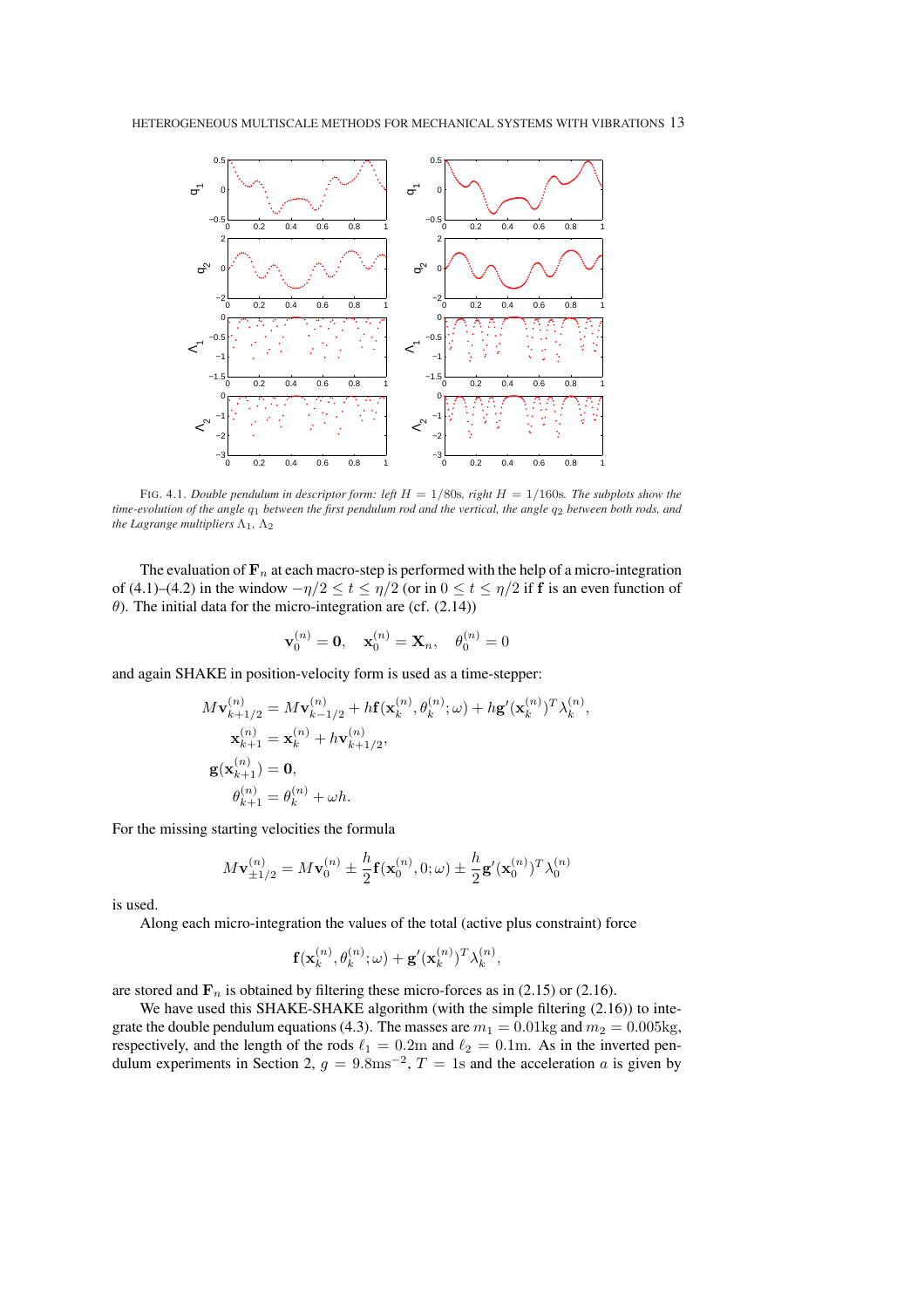(2.3) with  $v_{max} = 4 \text{ms}^{-1}$ . The initial velocities are taken to be zero and the initial positions are  $x_1(0) = \ell_1 \sin(0.5), y_1(0) = \ell_1 \cos(0.5), x_2(0) = x_1(0), y_2(0) = y_1(0) + \ell_2$ , so that initially the rods are at angles  $q_1 = 0.5$  and  $q_2 = 0$  with respect to the upward vertical axis. The simulations, as those in Section 2, have  $h = (2\pi/\omega)(H/T_{macro})$ , but we now take  $T_{macro} = 0.4$ s because the averaged motion is faster than those we studied for the simple pendulum. Figure 4.1 shows for  $H = 1/80s$  (left, 1,280 micro-steps) and  $H = 1/160$ s (right, 5,120 micro-steps), the evolution of the angles  $q_1 = \arctan(x_1/y_1)$  and  $q_2 = \arctan((x_2 - x_1)/(y_2 - y_1))$  and the Lagrange multipliers  $\Lambda_1$  and  $\Lambda_2$ ; clearly the algorithm exhibits a convergent behavior. The figure corresponds to  $\omega = 10^4$ s<sup>-1</sup>; larger values of the frequency  $\omega = 10^6 s^{-1}$  or  $\omega = 10^8 s^{-1}$  were tried, lead to the same results and require the same computational effort. Note that the figure confirms that the values  $q_1 = q_2 = 0$  (both rods up) correspond to a stable equilibrium of the vibrated system [1], [28], [20].

4.3. A RATTLE-SHAKE algorithm. Differentiation of the constraints (4.2) or (4.5) with respect to  $t$  shows that the velocities  $\bf{v}$  and  $\bf{V}$  have to be tangential:

$$
\mathbf{g}'(\mathbf{x})\mathbf{v} = \mathbf{0}, \quad \mathbf{g}'(\mathbf{X})\mathbf{V} = \mathbf{0};
$$

 $g'$ 

it is well known [19] that the mid-step velocities computed by the SHAKE algorithm violate these velocity constraints. Of course such a violation is of no consequence within the microintegrations where the values  $\mathbf{v}_{k+1}^{(n)}$  $\binom{n}{k+1/2}$  play only an auxiliary role in the computation of the positions  $\mathbf{x}_{k+1}^{(n)}$  required to evaluate the micro-forces to be averaged (note also that SHAKE may be rewritten in position form without any reference to the velocities  $\mathbf{v}_{k+1}^{(n)}$  $\binom{n}{k+1/2}$ . However it may be of interest in some instances to have approximations  $V_n$  to the velocity of the averaged motion at the step-points and to ensure that such approximations satisfy the velocity constraint in (4.6). In those situations the SHAKE time-stepping used at the macro-integration may be replaced by its RATTLE counterpart:

$$
M\mathbf{V}_{n+1/2} = M\mathbf{V}_n + \frac{H}{2}\mathbf{F}_n + \frac{H}{2}\mathbf{g}'(\mathbf{X}_n)^T\mathbf{\Lambda}_{x,n},
$$
  

$$
\mathbf{X}_{n+1} = \mathbf{X}_n + H\mathbf{V}_{n+1/2},
$$
  

$$
\mathbf{g}(\mathbf{X}_{n+1}) = \mathbf{0},
$$
  

$$
M\mathbf{V}_{n+1} = M\mathbf{V}_{n+1/2} + \frac{H}{2}\mathbf{F}_{n+1} + \frac{H}{2}\mathbf{g}'(\mathbf{X}_{n+1})^T\mathbf{\Lambda}_{v,n},
$$
  

$$
(\mathbf{X}_{n+1})\mathbf{V}_{n+1} = \mathbf{0},
$$

where  $\Lambda_x$  and  $\Lambda_y$  respectively denote the Lagrange multipliers associated with the position and velocity constraints and it is required that the initial conditions satisfy  $g(X_0) = 0$ ,  $\mathbf{g}'(\mathbf{X}_0)\mathbf{V}_0 = \mathbf{0}$ . The map  $(\mathbf{V}_n, \mathbf{X}_n) \mapsto (\mathbf{V}_{n+1}, \mathbf{X}_{n+1})$  is clearly reversible.

The RATTLE-SHAKE algorithm with  $H = 1/80$ s,  $H = 1/160$ s has been tested on the example integrated in Section 4.2. For the angles  $q_1$  and  $q_2$  the results coincide with those in Fig. 4.1, as it was to be expected in view of the equivalence between RATTLE and SHAKE [19].

Finally, it is not necessary to point out that the simple RATTLE and SHAKE timesteppers used here may be replaced by higher-order, more sophisticated schemes. The Lobatto IIIA/IIIB pair by Jay [17] would provide an obvious choice.

Appendix A. Slow variables in mechanical systems. In this Appendix we show how physical considerations may help in identifying slow variables.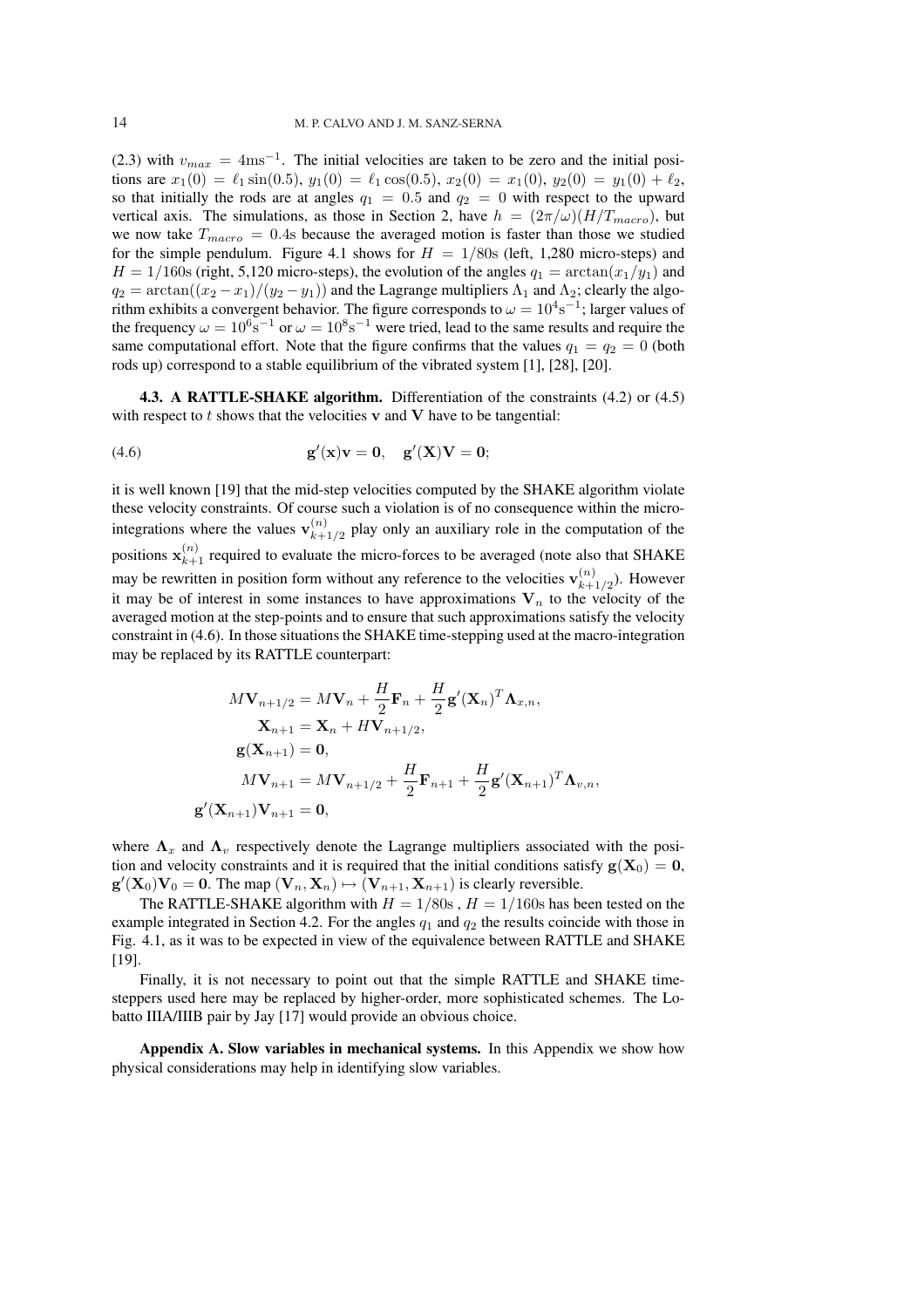The vibrated pendulum equation (2.2) is the Lagrange equation for the Lagrangian function [23]

$$
\mathcal{L} = T - V = \frac{m}{2}(\ell^2 \dot{q}^2 - 2\ell v \dot{q} \sin q + v^2) + m\ell g(1 - \cos q) - mgs
$$

that is  $O(1)$  as  $\omega \uparrow \infty$ . (An  $O(\omega)$  behavior of  $\mathcal L$  could have been ruled out on physical arguments: the system would have then stored 'infinite' energy in the limit  $\omega \uparrow \infty$ .) The generalized momentum

$$
p^* = \frac{\partial \mathcal{L}}{\partial \dot{q}} = m\ell^2 (\dot{q} - \ell^{-1}v\sin q)
$$

takes then  $O(1)$  values and, furthermore, evolves slowly because, in the Lagrangian formalism,

$$
\frac{d}{dt}\frac{\partial \mathcal{L}}{\partial \dot{q}} = \frac{\partial \mathcal{L}}{\partial q}.
$$

In this way we have found, on purely physical grounds, the slow combination  $\dot{q} - \ell^{-1} v \sin q$ used in (2.10).

Furthermore if (2.2) is rewritten within the Hamiltonian formalism [22] in terms of the variables q and  $p^*$  (rather than as a first order system for q and p as in (2.9)), then both microvariables vary slowly and HMMs similar to that in Algorithm 1 could be applied without having to worry about non-trivial relations between macro and micro-variables.

The preceding idea is not restricted to the pendulum and applies to general Lagrangian equations. It however has drawbacks: it requires the introduction of Lagrangian coordinates and the analytic transformation to Hamiltonian form. In addition, the resulting Hamiltonian problem is not separable and therefore cannot be integrated by means of the simple Verlet scheme or similar methods.

Appendix B. Averaging in constrained problems. We now prove that the averaged  $X$ does satisfy an equation of the form  $(4.4)$  in the case where the mass matrix M is the identity (the case of an arbitrary  $M$  may be reduced to this by a change of dependent variables). We introduce some notation. At each fixed x, we consider the d'-dimensional *normal* subspace  $\mathcal{N}_{\mathbf{x}}$  spanned by the columns of  $\mathbf{g}'(\mathbf{x})^T$  and the  $(d - d')$ -dimensional *tangent* subspace  $\mathcal{T}_{\mathbf{x}}$ orthogonal to  $\mathcal{N}_{\mathbf{x}}$ , i.e. the null space of the matrix  $\mathbf{g}'(\mathbf{x})$ .

Differentiation of the velocity constraint (4.6) with respect to time yields

$$
\mathbf{g}''(\mathbf{x})[\mathbf{v},\mathbf{v}] + \mathbf{g}'(\mathbf{x})\ddot{\mathbf{x}} = \mathbf{0},
$$

an equation that imposes a balance between the normal component of the acceleration  $\ddot{x}$  and the centrifugal acceleration resulting from the curvature of the constraints. Note that, from  $(B.1)$ ,  $\mathbf{g}'(\mathbf{x})\ddot{\mathbf{x}} = O(1)$  for solutions with bounded kinetic energy. We now premultiply (4.1) by  $\mathbf{g}' = \mathbf{g}'(\mathbf{x})$  to get,

$$
\mathbf{g}'\ddot{\mathbf{x}} = \mathbf{g}'\mathbf{f} + \mathbf{g}'\mathbf{g}'^T\lambda,
$$

and conclude that, in view of (3.2),

(B.2) 
$$
\lambda = -\omega(\mathbf{g}'\mathbf{g}'^T)^{-1}\mathbf{g}'\mathbf{f}_1 + O(1) = O(\omega),
$$

so that, after setting

$$
\mathcal{M}_{\mathbf{x}} = \mathbf{g'}^T (\mathbf{g'}\mathbf{g'}^T)^{-1} \mathbf{g'},
$$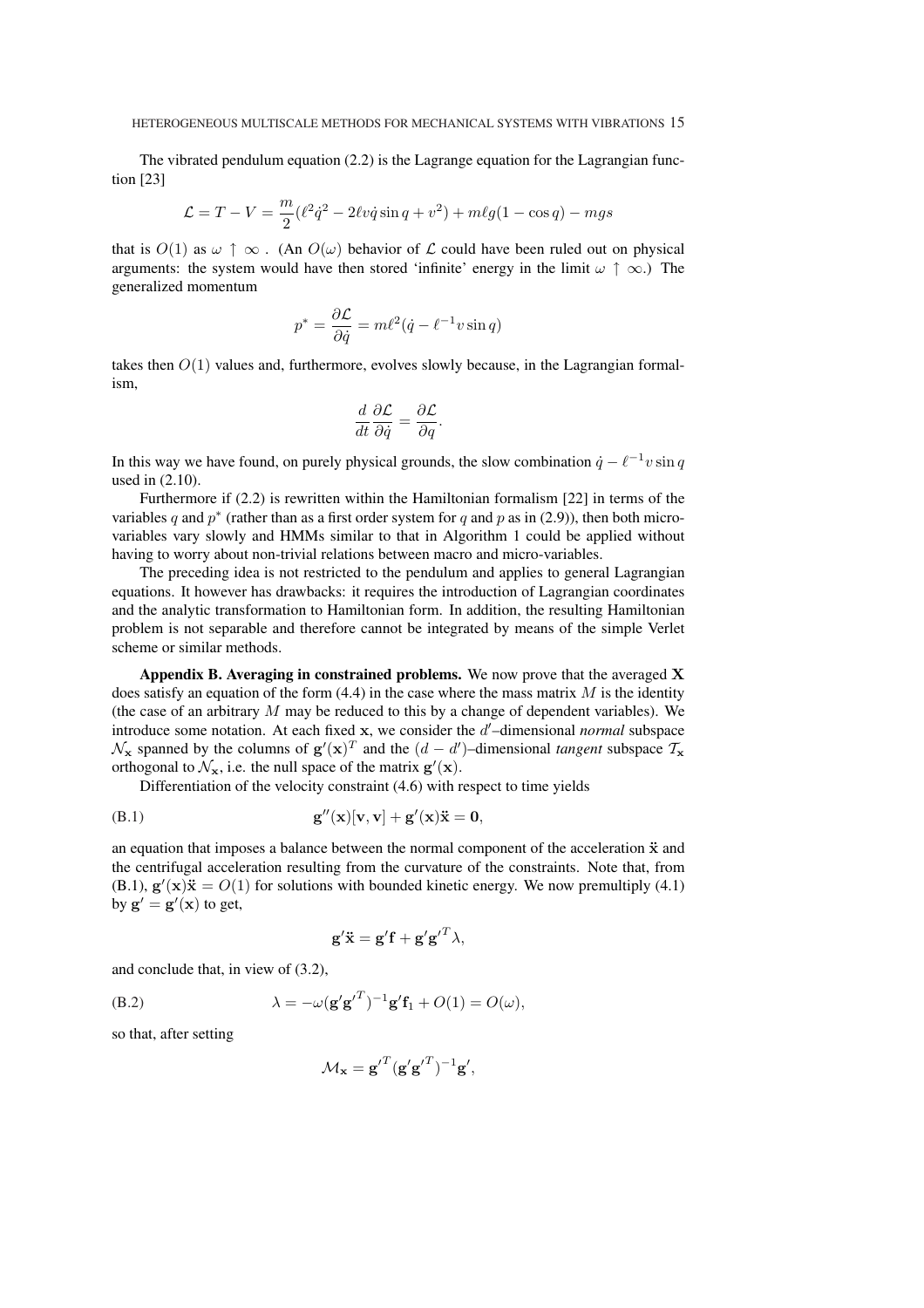we may write

$$
\mathbf{g'}^T \lambda = -\omega \mathcal{M}_\mathbf{x} \mathbf{f}_1 + O(1).
$$

The  $d \times d$  matrix  $\mathcal{M}_{\mathbf{x}}$  is well known from linear algebra as the matrix that effects the orthogonal projection onto  $\mathcal{N}_{\mathbf{x}}$ . Therefore the last equation possesses a clear geometric interpretation: at leading,  $O(\omega)$ , order, the constraint force  ${\bf g'}^T \lambda$  counterbalances the normal component of the vibrational acceleration  $\omega f_1$ .

Now substitute the ansatz (3.4) in (4.1). The acceleration  $\Delta$  must match the tangential component of  $\omega f_1$  that is obviously given by  $\omega(f_1 - \mathcal{M}_x f_1)$ . Therefore, the enslavement of  $\Delta$  to **X** may be taken to be:

$$
\Delta = \frac{1}{\omega}(I - \mathcal{M}_{\mathbf{X}})\mathbf{s}(\mathbf{X}, \theta).
$$

The active force  $\bf{F}$  of the averaged equations (4.4) is now determined by substituting the ansatz  $(3.4)$  and the expression  $(B.2)$  for the multipliers into the differential equations  $(4.1)$ and equating slowly varying terms of size  $O(1)$ . A computation very similar to that in (2.8) leads to the involved formula

$$
\mathbf{F}(\mathbf{X}) = \Big\langle \mathbf{f}'_1(\mathbf{X}, \theta)(I - \mathcal{M}_{\mathbf{X}})\mathbf{s}(\mathbf{X}, \theta) \Big\rangle + \Big\langle \mathbf{f}_0(\mathbf{X}, \theta) \Big\rangle - \Big\langle \mathbf{g}''(\mathbf{X})^T \big[ (I - \mathcal{M}_{\mathbf{X}})\mathbf{s}(\mathbf{X}, \theta), (\mathbf{g}'(\mathbf{X})\mathbf{g}'(\mathbf{X})^T)^{-1} \mathbf{g}'(\mathbf{X})\mathbf{f}_1(\mathbf{X}, \theta) \big] \Big\rangle.
$$

Acknowledgments. The authors are thankful to E. Hairer for the discussion that triggered the present work.

#### **REFERENCES**

- [1] D. J. ACHESON, *A pendulum theorem*, Proc. R. Soc. Lond. A, 443 (1993), pp. 239–245.
- [2] G. ARIEL, B. ENGQUIST, AND R. TSAI, *A multiscale method for highly oscillatory ordinary differential equations with resonance*, Math. Comput., 78 (2009), pp. 929–956.
- [3] V. I. ARNOLD, *Geometrical Methods in the Theory of Ordinary Differential Equations, 2nd Ed.*, Springer, New York, 1988.
- [4] K. E. BRENAN, S. L. CAMPBELL, AND L. R. PETZOLD, *Numerical solution of initial-value problems in differential-algebraic equations*, North Holland, New York, 1989.
- [5] M. P. CALVO, PH. CHARTIER, A. MURUA, AND J. M. SANZ-SERNA, *A stroboscopic method for highly oscillatory problems*, submitted.
- [6] M. P. CALVO AND J. M. SANZ-SERNA, *Instabilities and inaccuracies in the integration of highly oscillatory problems*, SIAM J. Sci. Comput., 31 (2009), pp. 1653-1677.
- [7] M. P. CALVO AND J. M. SANZ-SERNA, *Carrying an inverted pendulum on a bumpy road*, Discrete and Continuous Dynamical Systems B (to appear).
- [8] PH. CHARTIER, A. MURUA, AND J. M. SANZ-SERNA, *Higher-order averaging, formal series and numerical integrationI: B-series*, submitted.
- [9] W. E. *Analysis of the heterogeneous multiscale method for ordinary differential equations*, Comm. Math. Sci., 1 (2003), pp. 423–436.
- [10] W. E, *The heterogeneous multiscale method and the 'equation free' approach to multiscale modelling*, preprint.
- [11] W. E AND B. ENGQUIST, *The heterogeneous multiscale methods*, Comm. Math. Sci., 1 (2003), pp. 87–132.
- [12] W. E, B. ENGQUIST, X. LI, W. REN, AND E. VANDEN-EIJNDEN, *Heterogeneous multiscale methods: A review*, Commun. Comput. Phys., 2 (2007), pp. 367–450.
- [13] B. ENGQUIST AND R. TSAI, *Heterogeneous multiscale methods for stiff ordinary differential equations*, Math. Comput., 74 (2005), pp. 1707–1742.
- [14] B. GARC´IA-ARCHILLA, J. M. SANZ-SERNA, AND R. D. SKEEL, *Long-time-step methods for oscillatory differential equations,* SIAM J. Sci. Comput., 20 (1998), pp. 930–963.